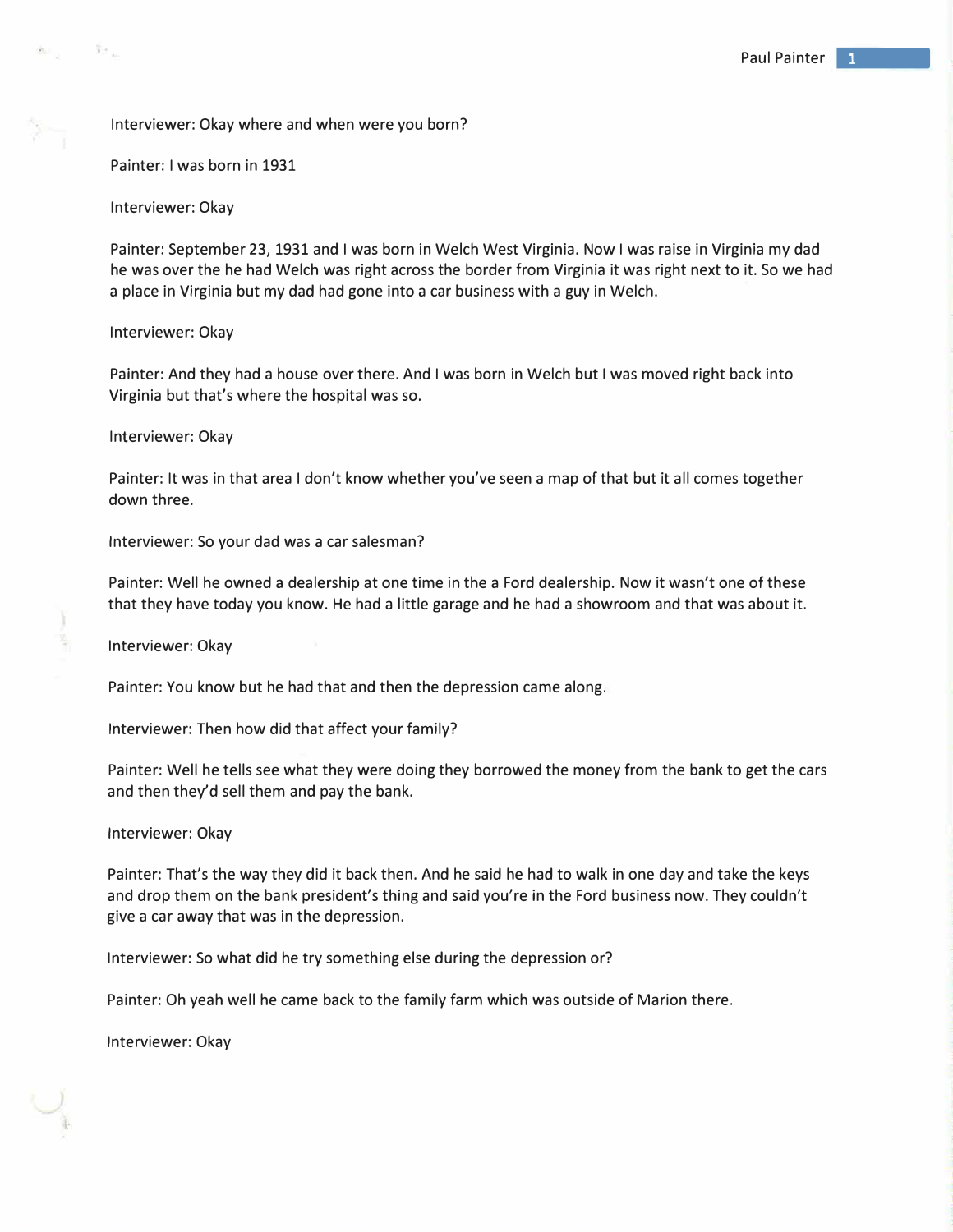Painter: And he came back and took an exam and everything and became a rural mail carrier is what I'm trying to say. He worked for the post office delivered rural mail. What he did he had been in the marines during World War I.

Interviewer: Okay

 $\mathcal{R}^{\text{L}}$  .

Painter: And he came back and they had a little preference there in getting a job like that. And so he got a job like that and that's what he finally retired at. My mother was a school teacher so in other words we didn't make a living off our farm.

Interviewer: Okay

Painter: That's what I'm saying she taught school and he was I as I say

Interviewer: Part time farmer part time sales?

Painter: No he worked with the Federal Government he at

Interviewer: Okay

Painter: Rural mail carrier.

Interviewer: Mail carrier. Do you remember when Pearl Harbor happened?

Painter: Oh yeah see I was 11, 10 years old I was born in 1931 Pearl Harbor was 1941. So I was ten years old boy yes I remember it perfectly.

Interviewer: How did that change did it change your family's lifestyle after that?

Painter: Yeah my sister she was a navy nurse and she was older than me well I won't go into all of that but she had been my parents my mother had been unable to carry children two boys. So they decided that what happened was and I'm going too deep in this maybe but my grandfather met this minister and she was awfully upset you know and everything but so a family in the church had a wreck and the parents were killed. And they left this little orphaned girl and so they raised her. Of c*o*ur*s*e n*ow s*he *w*a*s*  m*y s*i*s*te*r* becau*s*e n*ow w*hen I came int*o* the *wo*rld *s*he *w*a*s* alread*y* there at the h*o*u*s*e.

Inter*v*ie*w*er: *I* under*s*tand that.

Painter: She *w*a*s* ab*o*ut *s*i*x y*ear*s o*lder than me fi*v*e *o*r *s*i*x y*ear*s o*ld. And then *s*he *g*raduated fr*o*m hi*g*h *s*ch*oo*l and *w*ent int*o* a *s*pecial trainin*g* pr*ogr*am and *s*he *w*ent int*o* the na*vy* then a*s* a nur*s*e *s*he *go*t her RN and *w*ent in a*s* a nur*s*e.

Inter*v*ie*w*er: S*o s*he *w*a*s* a na*vy* nur*s*e durin*g* W*o*rld War 11.

Painter: Durin*g* W*o*rld Wa*r II s*he *w*a*s* a na*vy* nur*s*e that'*s w*hat *s*he did. And *yo*u kn*ow* Paula the th*o*u*g*ht ju*s*t ran thr*o*u*g*h m*y* head it mi*g*ht ha*v*e been becau*s*e m*y* dadd*y* had been a marine durin*g* W*o*rld War *I*  then he *go*t her t*o* be a na*vy* nur*s*e. N*o*t a arm*y* nur*s*e but a na*vy* nur*s*e.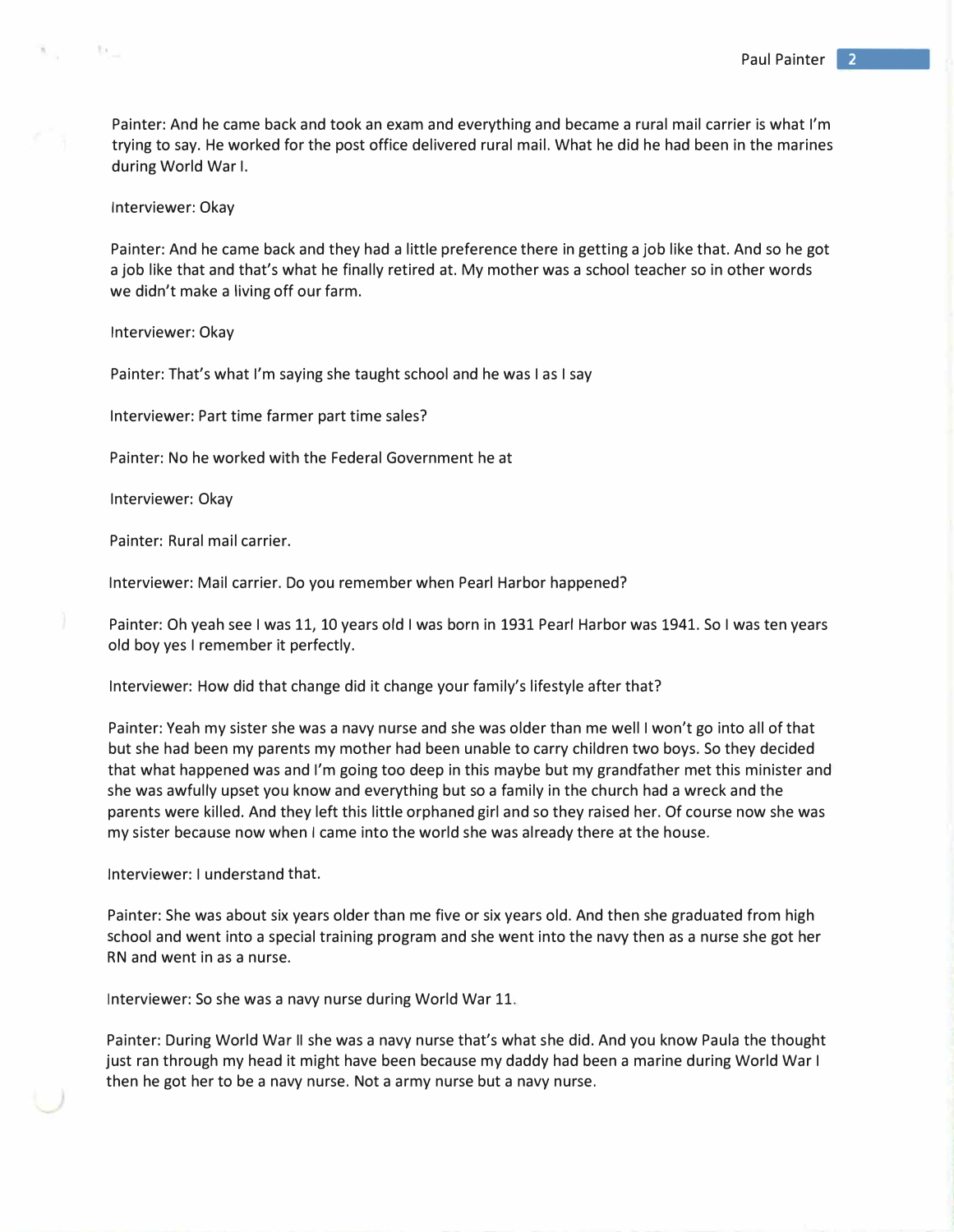Interviewer: So do you remember the rationing during World War II?

Painter: Yes I do.

 $\uparrow$  .

Interviewer: Did you guys fall short on sugar and butter?

Painter: No well no now my uncle had a general store there sounded like they had a corner on there was nepotism or something in the post office because he was the post master and he has his store inside of the store. And my dad was a rural mail carrier and my aunt \_\_\_\_ was a worked as a postal clerk.

Interviewer: So it was a family business for the government.

Painter: Family business yeah.

Interviewer: Did you ever work in your uncle's store?

Painter: Oh yeah I would sweep a little do something like that.

Interviewer: Do you remember of the new deal programs did that FDRs programs help your family out at all?

Painter: No well like I said gas rationing you know we had rationing you had stickers on your window that told how many gallons of gas. Now him being a rural mail carrier he got extra gas see you got extra gas if you were now gas was rationed. You got a coupon and that was all you could get that's all you could buy you could buy the store out but you couldn't get the gas. But anyhow so he had that so we didn't have any problem and then that farm we weren't big time farmers now but we had about 10 acres I think on our farm. As farmers you got extra gas then my mother was a teacher and she got a little extra gas I think to get to school and things. I don't know whether she did or not she may or may not I think she did but you got gas if you got it in your work had to use your car in your work. She had to get back and forth to school because see we she was teaching in Marion and we were living in we were about seven miles outside of Marion. And then two miles up a dirt road you know what I'm talking about.

Interviewer: I understand that. Did you participate in any scrap drives like collecting aluminum or iron?

Painter: Yes and then we bought in the school we bought the stamps you know war bonds?

Interviewer: Yes sir

Painter: What they called war bonds back then they were government bonds and when you for 1875 a regular bond. What had happened the school gave us regular stamps and then you would come to school with your money and buy stamps say it was maybe a nickel or twenty-five cents you know just so much and I forget just how much they were and we'd put the stamps in. When we filled our book up it came to \$18.75 we'd take it in and they'd give us a bond.

Interviewer: Okay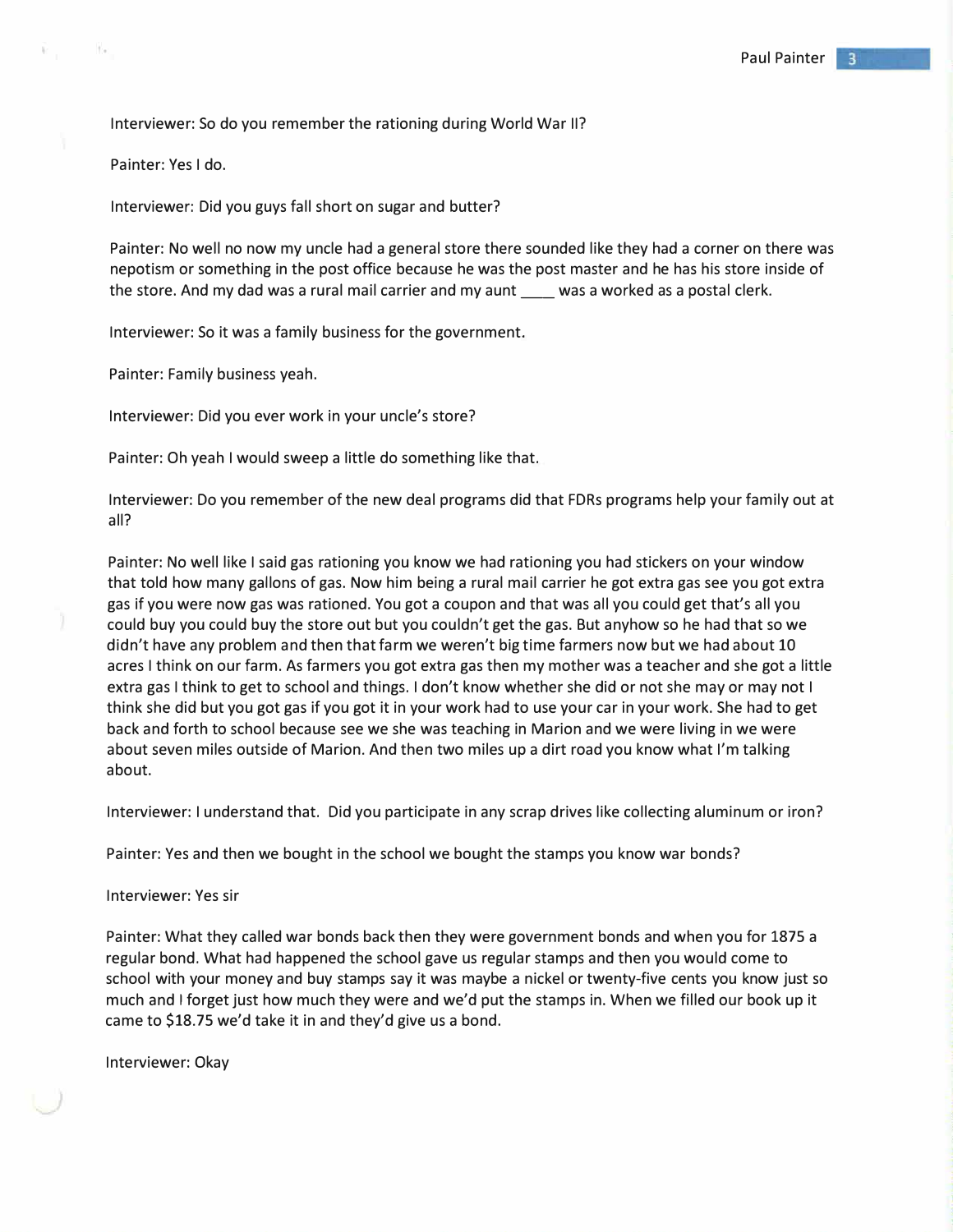Painter: And then we had a bond and I collected several of those. I had them I used them years later on in life and they went up in value you know. So they had buy bonds today you know they had a big song out about buy bonds today and you know to finance the war.

Interviewer: Yes

ੀ ਵ

Painter: That's what they would do.

Interviewer: We probably should do that now.

Painter: Yeah they should that's exactly right. If they want to fight these I don't know whether we should be fighting the wars we fight all the time now.

Interviewer: Did you guys have a telephone or a radio during your childhood?

Painter: We had a radio.

Interviewer: Okay

Painter: Now I remember when I was first little that would be in the 30s they had a radio that was battery operated. We did not have electricity until it was right up near the last part of the 30s middle part of 30s. TVA came through there and we got electricity.

Interviewer: Did they come to your house and sign you up?

Painter: Yeah they right we all got it, it was just a short period of time we didn't have it that I remember.

Interviewer: Now your sister might argue with that.

Painter: Or my dad and mother my relatives my ancestors let's say. It was a pretty nice little ole farm house and it but it didn't have electricity for a while then we got it.

Interviewer: Okay do you recall the blue star and gold star mothers?

Painter: Yes when one of their sons were killed they had a blue star.

Interviewer: Was there a lot of people in your community that went to serve?

Painter: Do what?

Interviewer: Did a lot of people in your community go serve?

Painter: GO serve?

Interviewer: Uh huh in World War II?

Painter: Yeah there was several. I hate to say this now I'm not knocking anybody but it's a lot of them that got in the Korean War they worked in town in a factory because they paid good money. They had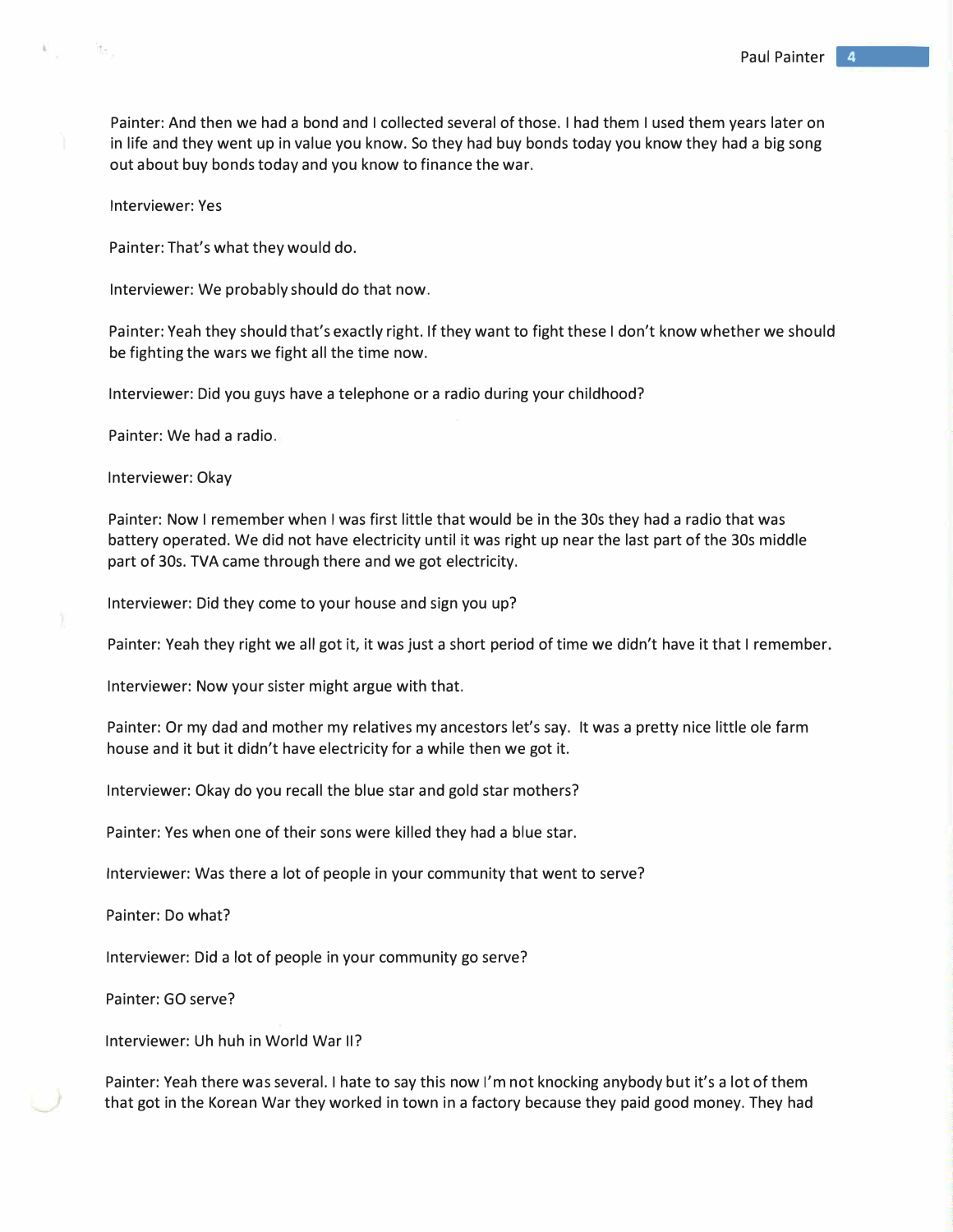•

little farms like we had you know little family farms and when they started the draft a lot of those guys were needed on the farm you see they went back and stayed on the farm until the war ended. But anyhow just like they did in the Korean War. Yeah there were quite a few in the church that and I can count them on the there were several. And then of course in Korea I was in and my close buddy was in all the people in my age group were in.

### Interviewer: Did you enlist or did you get drafted?

Painter: Well it was I enlisted. They started a program in high school getting us interested and all like that. And see the one things about it most of the movies back in those days were war movies. And there was ole John Wayne of course Alan Lance you ever heard of him? And there was a whole bunch of them Humphrey Bogart all of them like that and they were all fighting the war you know.

## Interviewer: The Clark Gables and

 $\mathcal{H}_{\alpha}$ 

Painter: Clark Gable was right in there. And I swear I'd go in to see a movie back in those days theatres are not like they are today where they've got four or five theaters in one building. These the only building there was the theatre and you had popcorn it had a big lobby it had a great big lobby. It had pictures of the coming attractions you know things like that and then the popcorn machine was out there. Well and then there was one other thing a Marine Core recruiting station. Yes sir

Interviewer: Because that's where all the guys were.

Painter: They were there. And you'd come out of there to see one of those movies where the Japanese would just go in there and tare bayonet a baby you know and go on. And you'd come out of there and I'd say I was well I was ten when it broke out I was getting along about 10 going on 11 you know. And I'd go up to that Marine Core recruit let me go I'm ready to go. I'd say you don't even have to train me just give me a Thompson sub machine gun and turn me lose you know. I mean just take me over there and turn me lose. And he'd pat me on the head and say son I appreciate it says you go on we can use you said in about five or six years you come back and see us and we can certainly use you. And here's you a brochure about the marine core telling you all about the marine core how good it was you know. HE said but we can't use you right now but I was all ready to go. But I didn't join up back then of course but I joined up after.

Interviewer: As soon as you could.

Painter: Yeah as soon as I was about as soon as I was able to join.

Interviewer: And so you had your choice of branch of service when you enlisted?

Painter: Yeah

Interviewer: And you chose the army?

Painter: No I ended up with the army now let me explain to you what I did.

Interviewer: Okay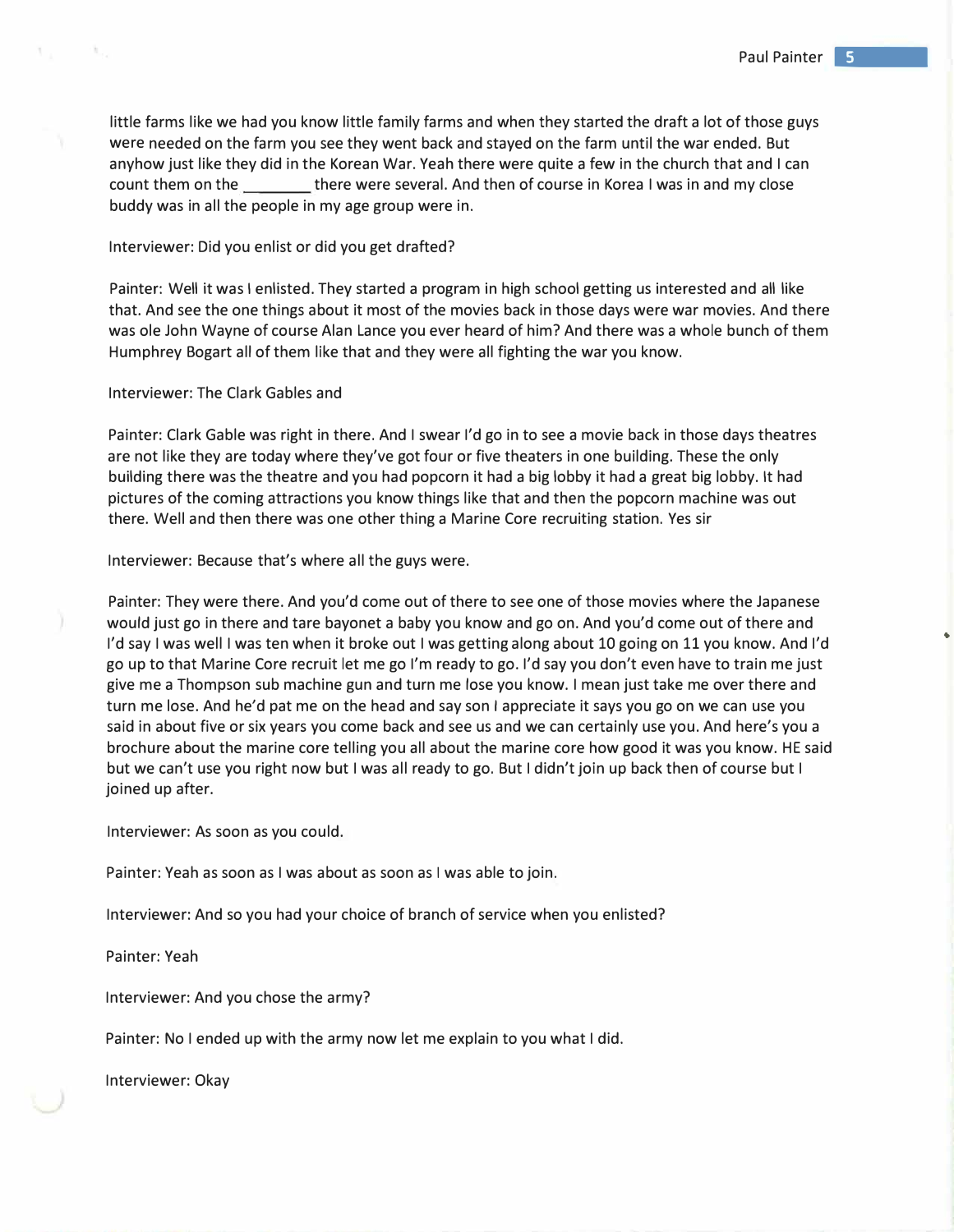Painter: I joined the air force. They had taken now let me explain this real careful. In high school they came into the school the marine core came in there, is this the type of stuff you want to hear?

Interviewer: Yes sir I wanted to make sure it was still going.

Painter: I'll show you in a minute exactly what I did. I ended up a forward air controller with the army. I mean attached to the army going along with the infantry directing air strikes. I was in charge of directing air strikes. And what happened they had a little thing there they called it was a little cadet program it's called with the air patrol thing it's part of the air force and it was a cadet program. And you could see they didn't know you had to be cognizant of the fact that they were not aware that the war how long it was going to last. They didn't know there was going to be an atomic bomb or something you know they had to be figuring on down the road. And Germany, Japan and Italy were fighting and they were all pretty powerful nations.

# Interviewer: Yes

Painter: And so they didn't know how long and so they were starting to train people so they started this air force thing and it took seniors in high school you know and you had to be. Anyhow you started off going to these meetings you'd go to these meetings once a week the air force and they train. And then you had to take pilot license pilot training also and I picked the pilots training.

Interviewer: Okay so did you get your choice out of whatever you wanted to do?

Painter: Yeah and it was set up pretty good. But anyhow I did that well then I went into the air force and I was going to go to pilots training and all of a sudden that war was over you see 1945.

Interviewer: Yeah it ended quite abruptly.

Painter: That's right and they didn't need they were turning out pilots. I don't know if you remember probably in World War II they were sending a thousand, 12,000 B17s on every mission more than that you know just thousands. I got in Japan after the war and I met this Japanese girl I wasn't married at the time so. I met this Japanese girl and got to talking to her and she said oh no see sky for airplanes see. And we bombed the heck out of Japan. And this eairplane was you know I don't know whether you know how big an aircraft manufacturing plant is but they are huge they cover several city blocks I mean they are long and huge. And Mitsubishi that big aircraft manufacturer was there and they bombed that thing completely out. It was nothing but one great big hole in the ground for about a mile it was just one great in stapan it was one great big hole it just wasn't nothing anything there where that had been. Well they needed a bunch of air pilot and they had them trained well all of a sudden World War II ended and they didn't need them all. And I had gone in with the idea of going on continuing see I had soloed before going in. You know now they had see they were training pilots see then they didn't have all these people trained so they were training pilots they would get some guy okay he was an instructor. He would go down they would use country fields everything they could use a good place to make a runway they could come. Excuse me I've got some false teeth so you will have to forgive me.

#### Interviewer: That's alright

Painter: And but anyhow he was down there and we'd meet every week during the week but at night and on Sunday's though we'd go out to this little field at . And we'd go down there and we'd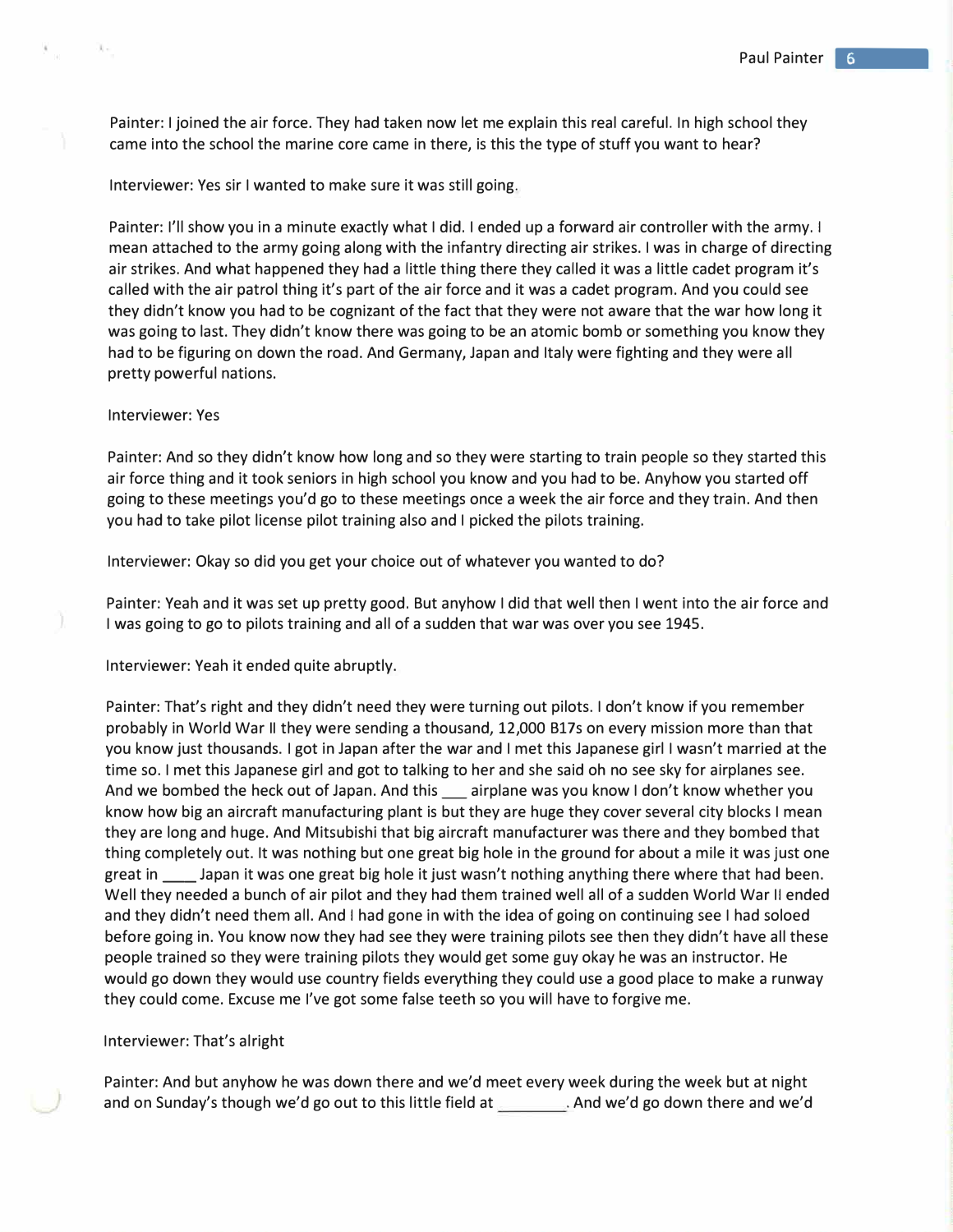get to take some lessons. And the idea was to see the air force was the air force pilot training consisted of basic training or primary training they called it and you used a \_\_\_\_ Cub or s PT19 that was a \_ primary training 19. Then if you got through that and you soloed and looked like a good prospect they'd send you on to what they called advanced training AT. They've got these AT6s there was a you've seen pictures of them probably a lot but that was advanced training. And then if you made it through that you'd get your pilots wings and then you'd go on to be a bomber pilot or you know whatever. Well okay so I was going in with the idea that's what I was going to do. Okay all of a sudden all these pilots came home from the war and they needed them like they needed a hole in the head. They shut down pilots training just like that.

Interviewer: So right before you went in to the pilots training they just completely stopped it.

Painter: Shut it down. Well they talked to me and said you go on and stay in I could have got out they said you can stay on and go in and you'll they'll open it back up again and you'll be the first one in line. Well that didn't happen. What happened, I hope I'm not taking too much of your time with stuff like this.

Interviewer: No you go right ahead it's important because them stopping the training greatly affected the future of soldiers like yourself.

Painter: But they shut it down but then they said it would open again and see so.

Interviewer: What year did they shut it down?

Painter: That was let's see I went in in 48 so they shut it down before the war ended in August 1949, 45 I mean. I think it was August they dropped that atomic bomb along in there you know and it ended shortly after then. But the troops didn't start coming home then I mean a year or so later they were all coming home. And a lot of these pilots were getting out and trying to find a job flying and the airlines pretty soon had a lot of them. But anyhow to make a long story short they had too many pilots so they shut it down so they told me now you can stay in and you'll be first in line if a pilots training opens up again. So I stayed in I went to radio school got a radio operator.

#### Interviewer: Okay

Painter: And they didn't have a lot of those see they had to train three pilots for each bomber but only one radio operator see and one navigator. So they weren't short of people like that they were short of pilots I mean but pilots they had a lot of because then they didn't need three pilots for each airplane. And so yeah to make it short what they did they cut it out so I could have gotten out but they said no you stay in so I stayed in. So I went to radio school then I was sent over to Japan.

Interviewer: Where did you do your basic training?

Painter: Basic training San Antonio Texas Lakeland Air Force base.

Interviewer: Okay that's actually where my brother did his because he's in the air force right now.

Painter: You'll see now in a minute where I was in the army and ended up. I was in the air force but I was in the army. They sent us to Japan so I'm in Japan and I was on flying status as a radio man.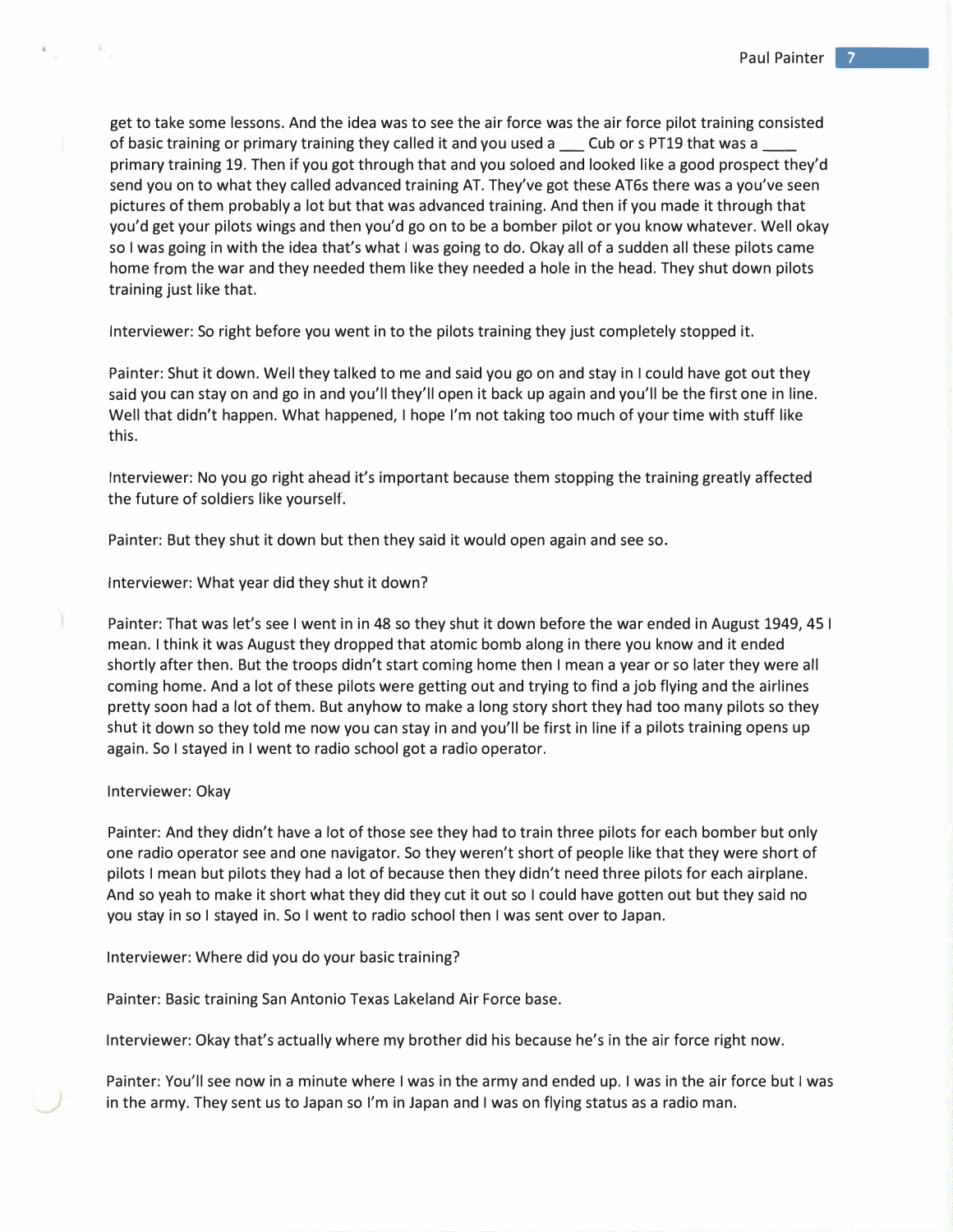Interviewer: Right and this is 48, 49 when you were in Japan.

Painter: Forty-eight and 49 I was in Japan I was sent over there let's see I guess it was let's see I went to basic training in June and that lasted 12 weeks. Then I went to radio school then I went to Japan and I was in Japan anyhow I'm trying to figure out exactly it was in 1948 yeah.

### Interviewer: Okay

Painter: But anyhow I was I'm making it short here now but I was there and that was just fine and the war broke out and the North Koreans crossed the  $38<sup>th</sup>$  parallel. Which incidentally now just a minute and tell you something Dean Atchison who was the Secretary of State then was making a tour there of the Far East and he came through South Korea. And he made a big speech which was heard in North Korea see North Korea was the enemy well they weren't then they weren't at war. But he made a big speech in which he said we will not defend South Korea he put the way he put it was they are not within our perimeter of defense.

Interview: Okay opened the door.

Painter: Another couple of months here they invaded North Korea come across the  $38<sup>th</sup>$  parallel.

Interviewer: And so you were in Japan when that news broke out that you

Painter: The news broke out. They immediately thought okay what they could do was use the South Korean army see they had a South Korean army which our army sent a division and trained them they had occupied see Korea was on Japan during World War II and they were occupied by our troops. They had occupied and then they had left the South Koreans trained them before they left you know. So they crossed and that was it well they figured first of all that what we could do we can put our air force in there and bomb it with air controllers forward air controllers could go with the South Korean army and they would direct the air strikes. And the air support with the South Korean army they can handle it.

Interviewer: Okay so that's when you got called to go to Korea.

Painter: That's when I got shipped. We started out there had some 826 bombers now am I going too long here now?

Interviewer: No you're fine.

Painter: Some 826 bombers I was on one of those at one time but it we didn't have very many. In other words stop and think about it wasn't in 48 like that and 49 and SO there was nothing in there. You know there was just we had the airports there but we had a few airplanes. We had two C47s one C46, 8517 that was his call sign he never even got off the ground most of the time when he tried to take off. Everything was a pitiful mess.

Interviewer: So we weren't really prepared to be supportive.

Painter: We were not prepared I mean so anyhow they said \_ so they sent me over to Korea and I got off the plane and the Korean you know I've got one thing here's what it's called the Radio Jeeps in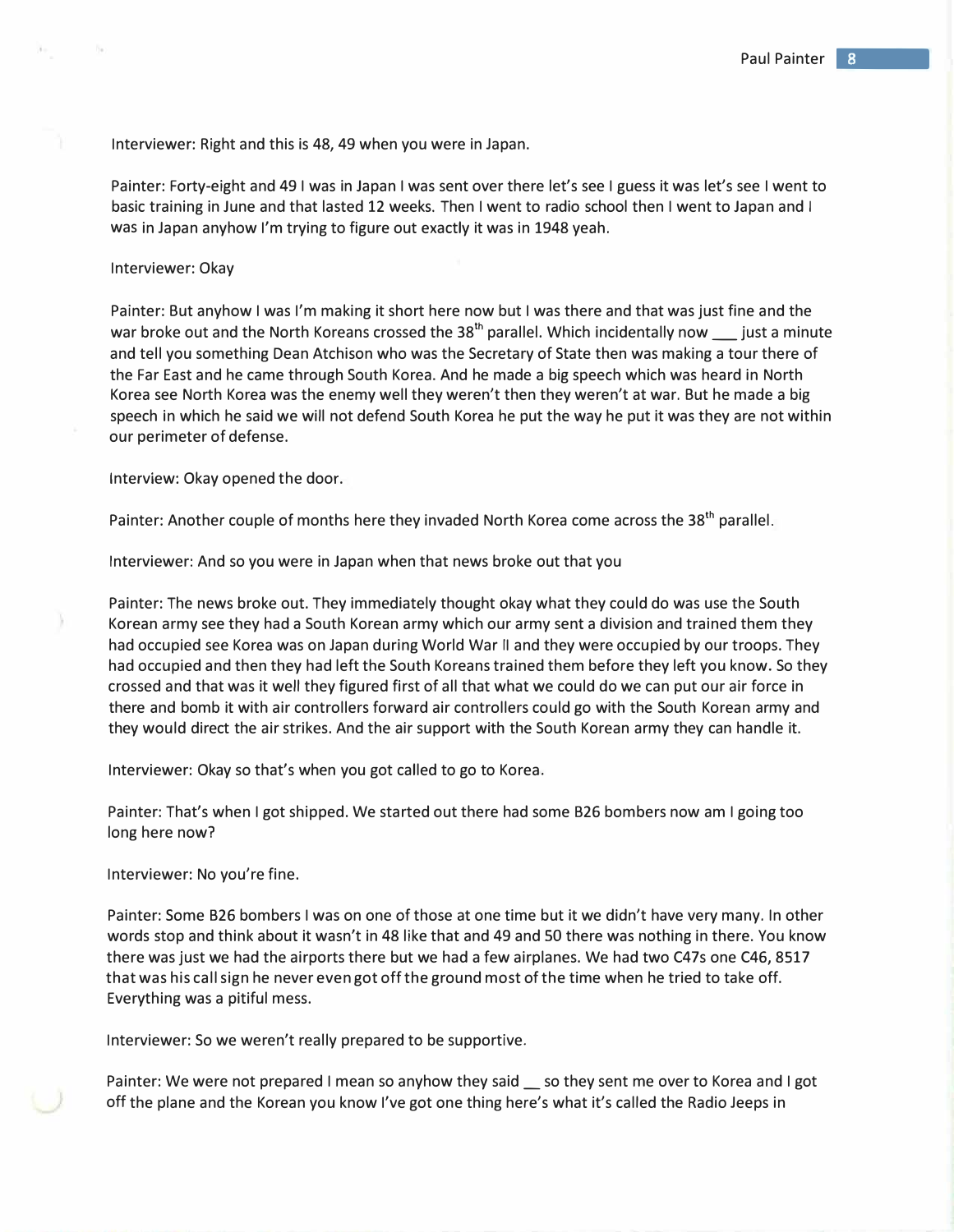Korea. This is the story of the men and equipment of the U.S. Air \_\_\_\_\_ Air Force \_\_\_\_\_ in the Korean War 1950 - 1953 and this guy wrote this book and we were the ones that went over there as forward air force for them. And we were up there with they said there was 140 something of us went over there first and we got these radio jeeps see that would call in. We'd go right along with the infantry and the infantry guy would tell us what he wanted an air strike someplace and we'd put it right on it. And so anyhow so we got paid combat pay they decided to pay the infantry that and they gave us combat pay too. So anyhow this tells all about what we were doing with it's all about our history tactical air patrol parties.

Interviewer: Now while you were over there were you part of anything or hear of Task Force Smith?

Painter: Yeah that was over towards the Choan Reservoir started out I ended up there I went out with the South Koreans to begin with because I was over there. A tactical control air party is what we were called. You see that it's got that with the South Korean army.

Interviewer: So did you have any experience with Task Force Smith?

## Painter: Huh

Interviewer: Did you have any personal experience with Task Force Smith?

Painter: Oh yeah we went out I was a forward air controller.

Interviewer: You were the forward air controller during that operation?

Painter: Yeah it was yeah we directed the air strikes. And we spotted them our self you know we would spot targets ourselves if we'd see like they had a lot of tanks at the start of the war when we got there and the South Koreans didn't have any tanks. So they were completely at the mercy of those enemy tanks and our airplanes. And well they had anti-tank guns on the ground but they had the state of the art that they had gotten from Russia. It was a Russian tank it was state of the art. And it, Paula can't you find this? Right here it is (woman talking in the background). See that's where I was that's the Public of Korea 2<sup>nd</sup> Core. I made a mistake you know what that was? (Handing the interviewer a book)

### Interviewer: What's that?

Painter: I put on there Animal Control Exterminators Deluxe you know and so forth and the Northern Korean enemy soldier picked that up. See we were up on the front line he sent in to apparently sent but there was a broadcast you remember hearing about Tokyo Rose in World War II?

# Interviewer: Uh huh

Painter: Well in Korea they had Sole City Sue. See Sole is the capital of Korea and her name was Sole City Sue. Because see they occupied a big part of South Korea you know when the war first started. And so she set up a radio station there in Sole she would broadcast and was called Sole City Sue. And she came on and said we're putting the word out for PE Painter and Pappy Pendergrass see Pappy Pendergrass was the Pappy Pendergrass was the officer in charge and I was the sergeant in charge the NCO in charge. And we were the ones directing the air strikes Pappy and myself. And see I had had some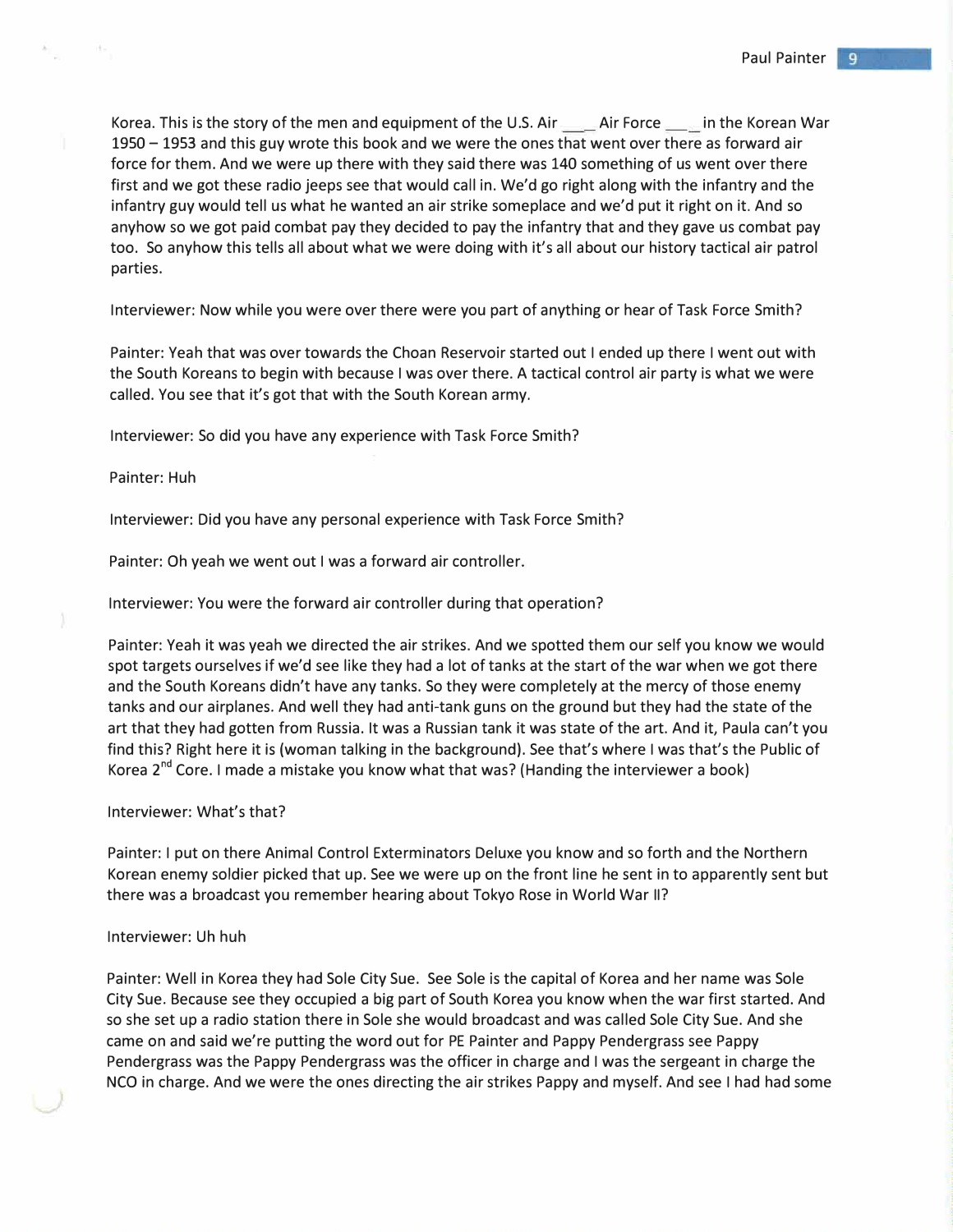flight trainings and things and Pappy was a pilot. And they took him out of the fighter squad and you know sent him up there he was a pilot.

Interviewer: What was a normal day like when you got to Korea? Like when you woke up was there already a lot of fighting as soon as you got there or was it kind of calm before hand?

Painter: Well now generally speaking we would pull back to the rear see we were directing well I say to the rear not way back to the rear but you know what I mean. But we were directing what you call visual air strikes.

Interviewer: Okay to help clear the way for the infantry to move forward.

Painter: Right

Interviewer: Okay

Painter: Exactly but we could direct the air strikes without hitting our own men. See that was one of our main projects is keep from hitting our people. And we knew where they were so we could keep the airplanes and so it was \_\_\_ plus we had a little spotter plane called a mosquito that contacted us. In other words let's say we had I either spotted a target or the artillery forward observer spotted a target or anybody infantry that would they wanted to hit. They would come on telling me giving me the coordnance and everything I would check with the mosquito plane if he was around ask him to take a look he would take a look. But I would be watching it too see if I could see the target too then he would come back in my control and I would say you know Roger Fly Train that was one of the big call signs. Then if it was a navy plane and they were the best they were the best in close air support they were good. And the air force pilots would sort of be up like this and dip their nose and fire rockets that navy would come right down on the deck. One of them asked me one time do you want me to get the guy first that's holding the four aces. But they were the best. But anyhow they would come in and I would tell them the co-ordinance then they'd fly over me and come past me over top of me, And then when they got over the target they'd give me a wing wave like that wing wave and I'd tell them Roger that's it and they'd hit it.

#### Interviewer: Alright

Painter: And so that's what so we were up there. But I'll tell you something and if I have one I'll give you a copy but we lost let's see we got 140 some men on this thing the first part of the war and we ended up losing 96 of them KIA.

## Interviewer: Oh wow

Painter: Because the enemy is not Fort Campbell's got a little thing out here that says remember if you can see the enemy he can see you. Well we're spotting the enemy he's got field glasses on.

Interviewer: They have their own spotters.

Painter: They know now this is the truth see that jeep it was a different type jeep it's the only one that had the BHF antennas and things. And the only thing that their observers and their people didn't see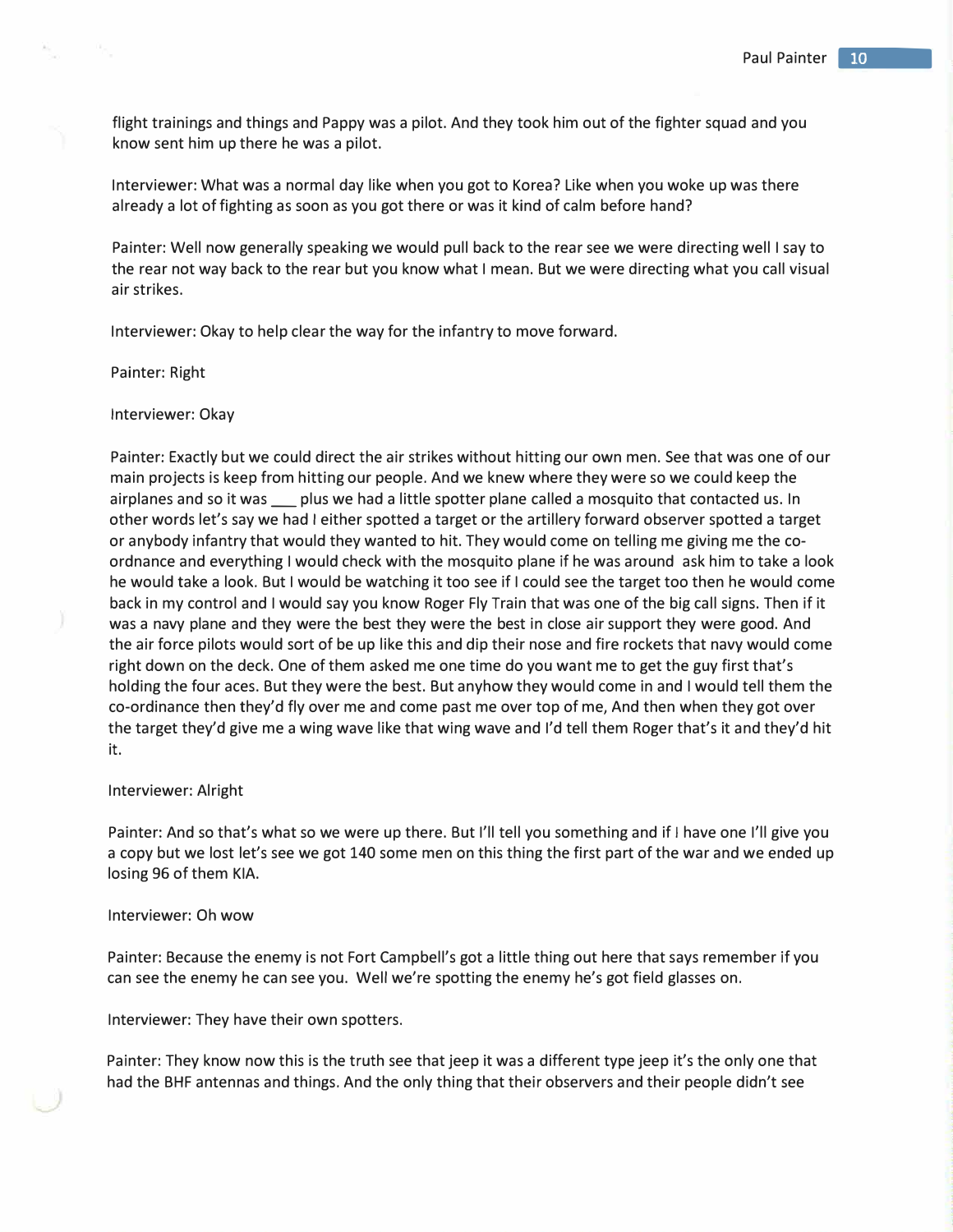that no airplanes see then here comes that little jeep up there and they spot that jeep then here comes the airplanes.

Interviewer: So they were spotting your jeeps before they spotted your men.

Painter: That's right and they knew what was happening. Some of these days we will learn that other people are smart too. They can think you know and so we lost 96 guys in the first month of war there. So they were just knocking them off and but anyhow well I didn't mean to get in all of that but.

## Interviewer: No that's fine

Painter: But it's interesting you know that they did that and but what we would do we would be up on the front lines OP you know the observation post. And we'd be there we be over there where the artillery we worked with them quite a bit because when I put in an air strike he had to pull off his artillery. Because it could hit

Interviewer: You didn't want no friendly fire at that point.

Painter: Right he would you know they had those what you call DT fuses terrible and those things would go off in the air like flack you know they'd blow up prematurely it was just like flack. And so we had sometimes the planes would be going in for an air strike and we'd see that stuff and one pilot one navy pilot says well they just redecorated my plane. Just redecorated my plane.

Interviewer: Now was your unit or a unit you were close with a part of the Pusan retreat?

Painter: Pusan retreat oh yeah. When we went back yeah a part of the Pusan perimeter. Yeah I was on that Pusan perimeter.

Interviewer: Just describe a little about your role with that. Was it just with the spotting?

Painter: Spotting and directing air strikes and trying to see the enemy. See the North Koreans were advancing and we got pushed back to the Pusan perimeter and I mean they and I swear to this now Pappy Pendergrass and I he was a World War II vet you know. And he was a lieutenant Pappy Pendergrass and we were up on a hill he and I were on a ridge and it was getting long about dusk and we were spotting and on another ridge just over from us we saw enemy troops moving in. And I said Pappy and of course I says as soon as it got light we were going to hit them with an air strike you know but I said Pappy when are they gonna it was just you now a dusk type thing where you see the figures you know and we knew they were enemy. And so they were going to dig in and that's when we were going to get them. But anyhow I said Pappy I said when are they going to do something to stop these I don't mean this against Orientals now but we called them Gooks. Not a name for Orientals it was enemy.

# Interviewer: The enemy

Painter: The enemy the Gooks and I said when are they going to do something to stop these Gooks? And he said well they are I said what's that Pappy? He said they sent you here. Boy that's when you get that sinking feeling. When you think between me and then it's me. So but we held on close side and then we broke out going up into North Korea then I volunteered and went they said I'd get to go home if I'd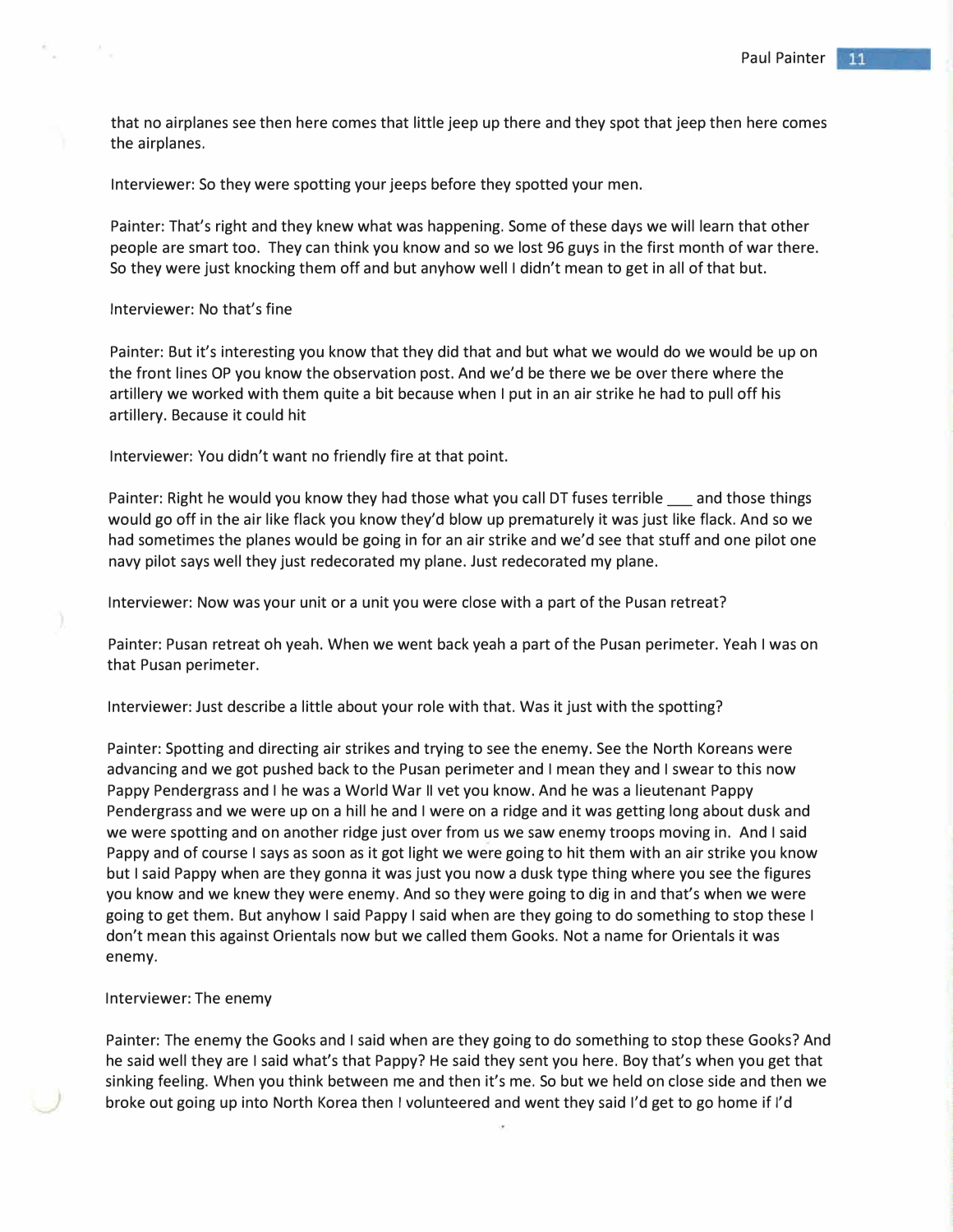volunteer. I volunteered with the  $187<sup>th</sup>$  airborne and I went to make a jump at Suchon and I made the parachute that's on my hat over there I made the parachute jump up at Suchon. And we took the North Korean capital that's after we broke out of Pusan perimeter then we had the combat jump up there behind there and we cut them off. We cut them off up at a place called Suchan which is about 25 miles north of the capital. And we literally for all practical purposes destroyed the North Korean army. They had them the first calvary see was coming up from the south that was the tanks they were coming up from the south and we had our nests there and so got them.

# Interviewer: So did you feel like at that point it was getting close to wrapping up?

Painter: It sure was now this was getting towards the last part of October 1950 and let's see I guess that was 1950 yeah. And in 51 okay yeah and we were getting ready to go we were pushing them back and it was the last part of November. And we talked about being home for Christmas we're gonna all be home for Christmas. And that radio jeep it has back up in there you can't see this but I've got pictures I will show you sometime. And it had a little BC248 which is a short wave radio and it had a broadcast band on it and we could pick up KTO San Francisco.

## Interviewer: Oh wow

Painter: Yeah we could pick up and we were sitting up on that hill that ridge and I didn't think I thought that was gonna be it you know we didn't know if that was going to be the end of us that was before war broke out on that Pusan perimeter. And they were playing Somewhere Beyond the Sea. You remember that song beautiful song somewhere beyond the sea I see and we were sitting there listening to that. And we're sitting there with those Gooks on that side and look right behind us is the Sea of Japan.

Interviewer: That could not have been anymore true.

Painter: But am I going off too far on?

Interviewer: No this is perfect. Did you have any issues interacting with the South Korean troops?

Painter: Yeah we worked with them. Do you know where that picture of General Hue is? Their commander of that group we were with was a guy by the name of General Hue. And he was up there on the air strikes you know giving us information on where the troops where to go you know what I'm saying.

#### Interviewer: Okay

Painter: You asked me what we did at night we pulled back to the CP command post. Now we had to watch it because there was gorillas getting in behind but between the front lines and the command post it is quite a bit distance between them. And so we had to do it but it's in that little thing you know you've got that (talking to a woman).

Woman in the background: Yeah there it is.

Painter: Oh yeah now here's General Hue (showing a picture). Here we are in Korea now this is when we first got to Korea we were with the South Korean army. And here's General Hue here's me right up here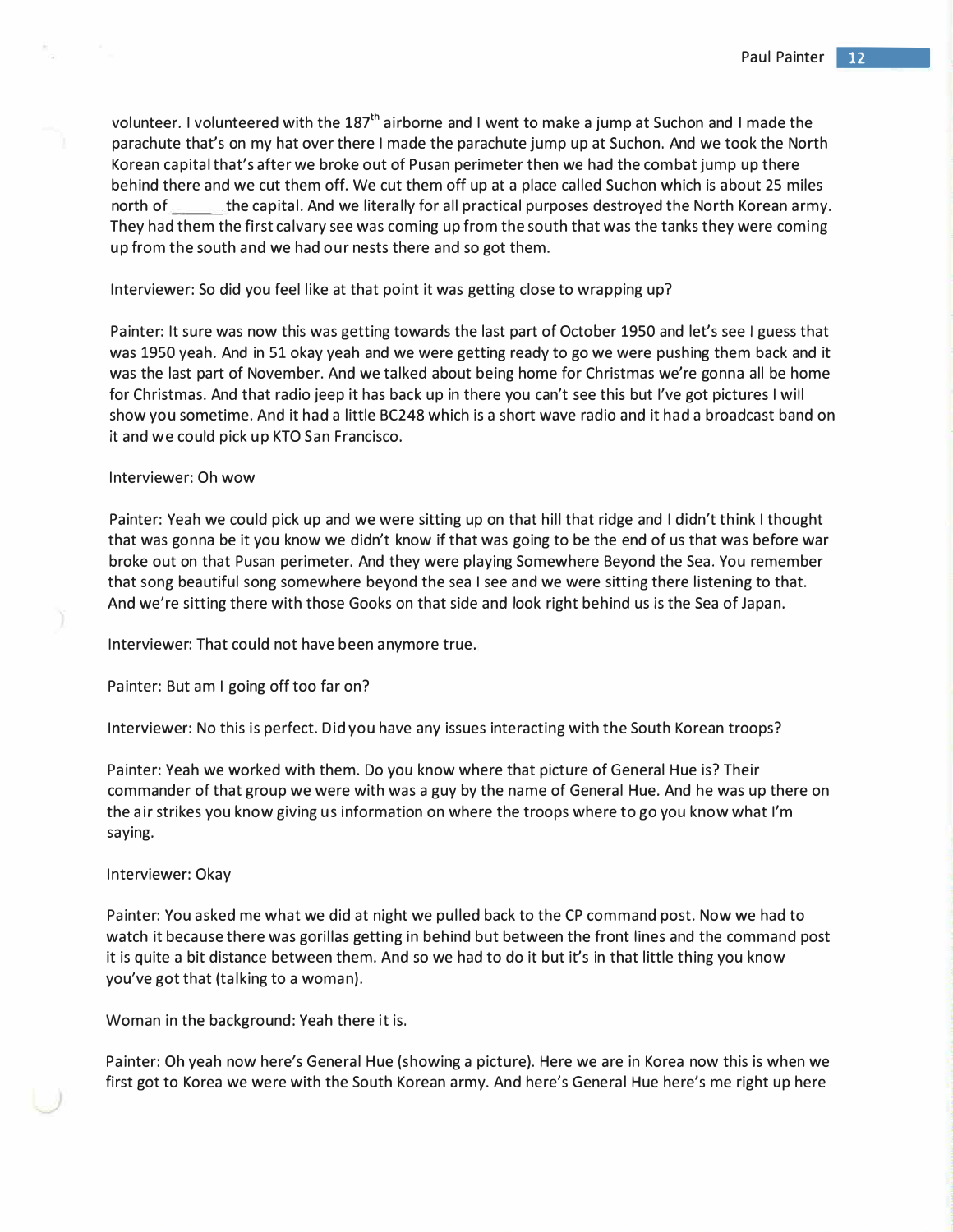yeah here's me and then Pappy Pendergrass is there someplace yeah he's over here. Let's see no here's Pappy Pendergrass here then here's me.

Interviewer: And you were about 20, 19 or 20 there weren't you?

Painter: Huh

Interviewer: You were about 19 or 20 years old at this point?

Painter: Yeah about 20 and then they're in there.

Interviewer: And that's the picture from the book.

Painter: Yeah and that's got the you know the what I said the Exterminators Deluxe. See and that was a stupid thing to do because they had a yeah but then let's see we you see oh I've got to tell you one thing. You remember me telling you coming out of that theater in World War II telling the marine recruiter you don't even have to give me any training just give me a Thompson sub machine gun and send me over there.

## Interviewer: Yeah

Painter: Well I'll tell you now of course I had air force training and things like this I had weapons you know we used well we had to fire the in basic training we had to fire the 45 pistol the back in those days it was an Ml carbeam and the sub machine gun. But it was one of those old what you call a grease gun. You couldn't hit the broad side of a barn with it but anyhow here they gave me over here I got a let's see if you can see me there or let's see oh yeah here I am. There I am with a Thompson sub machine gun it's got a compensator on the end that kept it from climbing up it was there it was the Thompson sub machine gun.

Interviewer: So you finally got your machine gun you wanted.

Painter: That was a machine gun but I'll tell you what I did they gave me one of those when I went out went into combat they gave me a 45 pistol and I told them I didn't want to carry an M1 carbeam that's 30 caliber and my pistol was 45. I said I don't want to carry two types of ammunition. So they gave me one of those grease guns wasn't worth a darn and I was with the South Koreans. And I went to the South Korean guy they were walking around what had happened in World War II they had a bunch of those Thompson sub machine guns over there. And he had been given that one when the  $7<sup>th</sup>$  division and I went over to him and I says I said I'll give you this brand new I just packed it out of the cart. I'll give you this brand new sub machine gun if you'll give me that one. He said yeah now that was dirty you're not going to think much of me here. But I did it and so there I am with it. Now they didn't give me a machine gun and I didn't have any infantry training they sent me in and you know I said I wished for it.

Interviewer: You wanted to be in the movies.

Painter: Yeah but that was and there's General Hue and me and see that's back in the headquarters but they still had airplanes at that time and they could bomb back here they were bombing back here. The North Koreans had airplanes and they had Russian pilots flying them because they shot down some of them and said there were Russians in there. But anyhow there we are back see he we were going up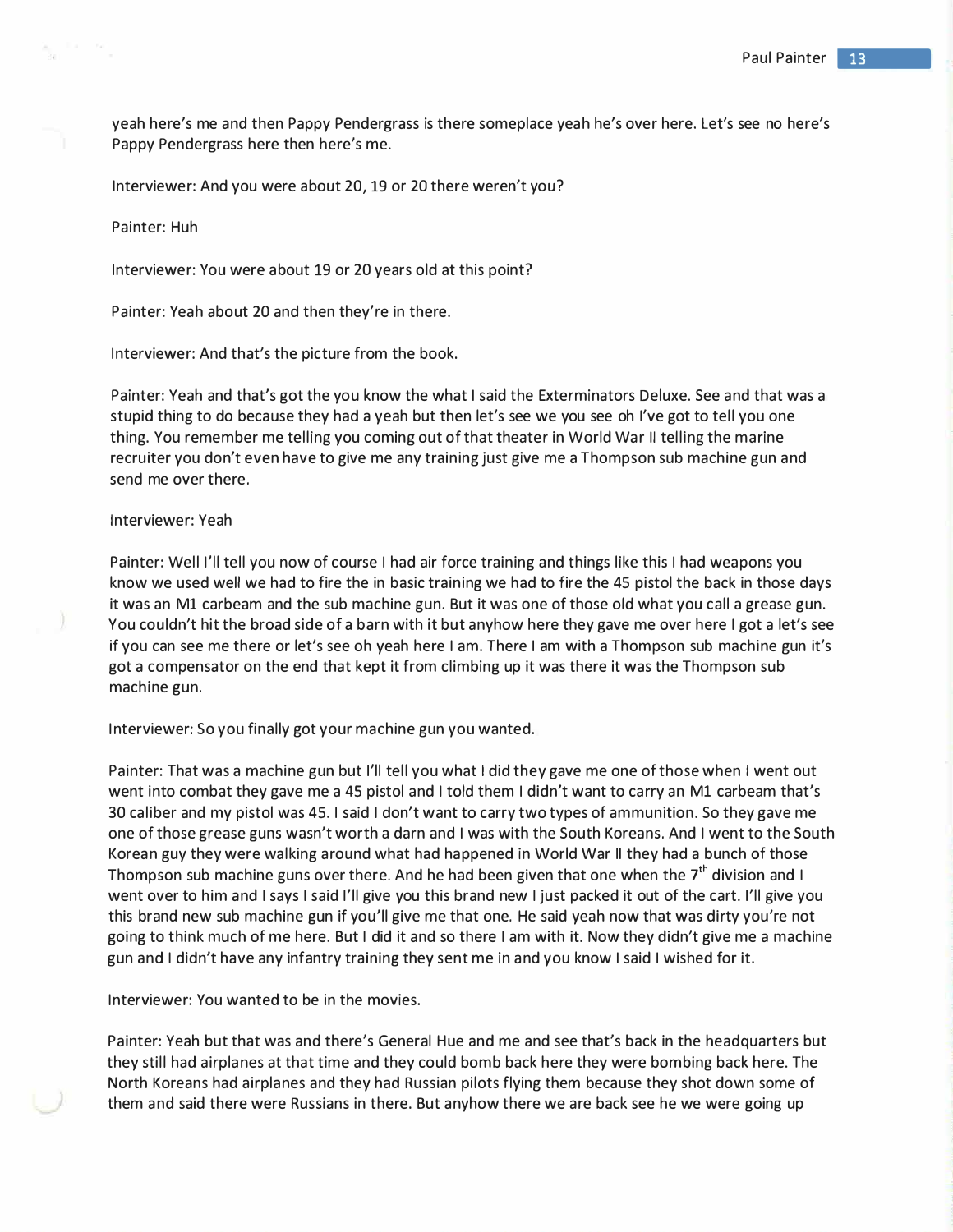there on the front and he's going over with that's why they've got camouflage so general Hue is giving me instructions there of where his men are and everything you know. So I'm getting ready so I can go up there and direct and then there we are hitting one of our tanks those T34 tanks with the airplanes. But I just want to show you one thing. We dedicated the Korean War Memorial in 1995 I went to it and I'm gonna tell you something guess who came General Hue. He flew all the way over he said I came over I knew you'd probably be here for this and that was coming back from 1950 to 1945, 45 years and he came over to bring me a medal.

Interviewer: That's special

 $\tau$  .  $\tau$  ,

Painter: And that made me feel now here's him now the other guys dead and gone but here's General Hue right here. They came over you know to represent Korea.

Interviewer: And that's your jeep.

Painter: Yeah that's one of the radio jeeps here see. This is the air force museum now up in (hey how are you doing) talking to a woman in the background. (All right I was just going to see if you were eating dinner but your daughter said y'all were going out: Woman in the background). Huh? (Woman in the background: Your daughter said you were going out to eat). Well we're going out to eat after a while. This is you're

Interviewer: Brain

Painter: Brain yeah

Woman in the background: Hello how are you?

Interviewer: Doing well

Woman in the background: Alright Mr. Painter

Painter: Okay we'll see you. See that's where we stayed with the troops that troop had military adviser group. That's what I was attached to when I was with the South Koreans. But anyhow he gave me that medal he came all the way over here to give me that. Well I mean he came to see that thing but he said that's one thing I wanted to do. Now the funny thing the thing that this just tears me up about war this guy had commanded see the Koreans was a good guy I mean let me say to show you how we get caught up in these things his guy see Japan I mean Korea was occupied by the Japanese for 50 years or more they occupied it. And during the World War II they occupied it well this guy he was an officer in the Japanese army. He was an officer in the Japanese army five years before he would have shot me.

Interviewer: And there he is the South Korean General and

Painter: Now he's a South Korean General and we're on the same side. And he was a nice guy but what got me am I going long getting off telling these things?

Interviewer: That's alright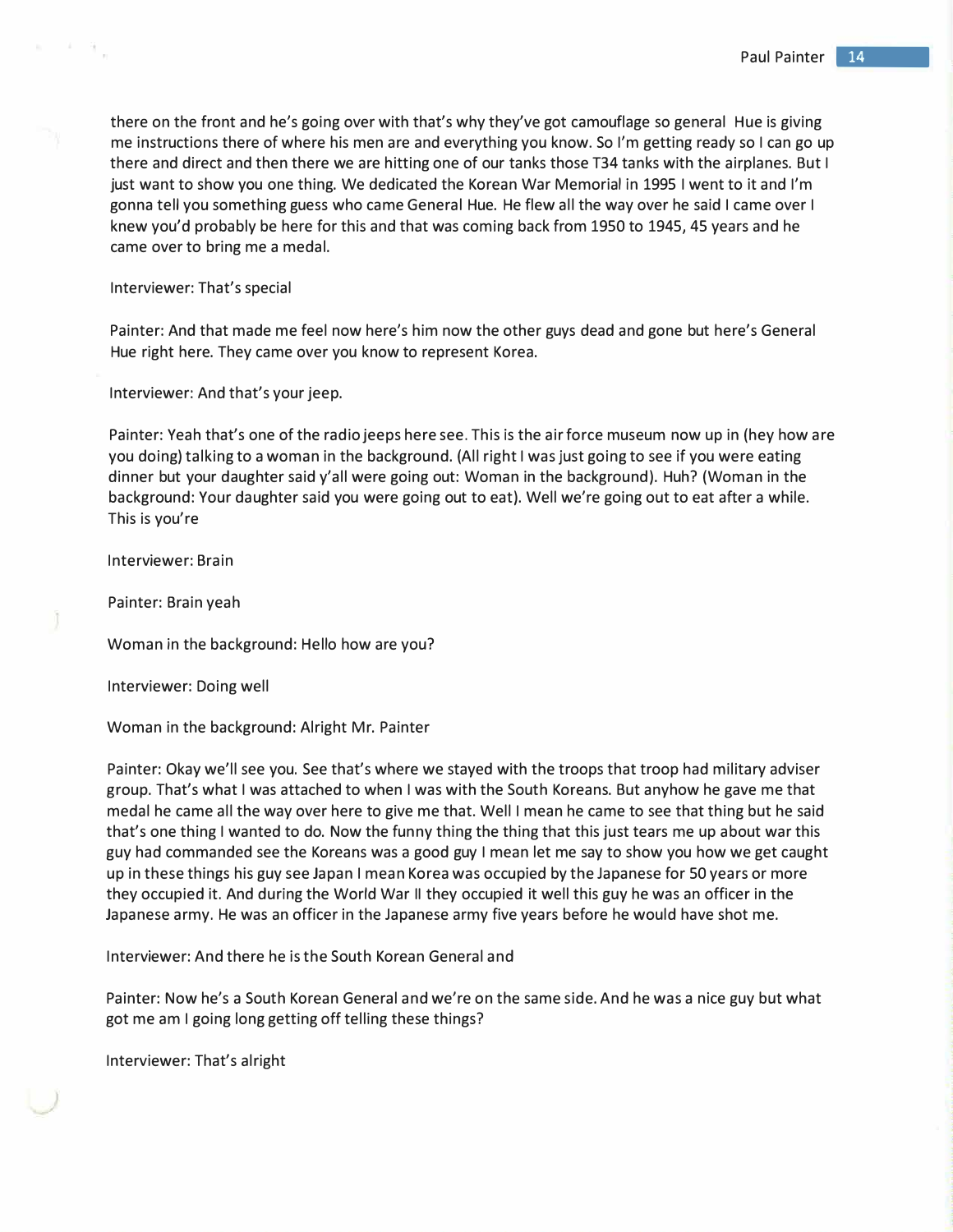Painter: Now you stop me and you tell me what you want to hear. But on October the 2<sup>nd</sup> 1950 after we broke out of the Pusan perimeter and we're moving north and we moved into a town called Wonju now Wonju was a hub it's like Nashville is. And All these folks coming into the hub all these highway roads in other words to get in and out up and down the peninsula you've got to go through water just about. Especially the tanks and the big trucks okay we were trying to but all those North Koreans off from retreating so the South Korean movement took over Wonju and so that night it was October the 2<sup>nd</sup>. The good Lord  $\quad$  me because I remember this on October 2, 1950 we pulled into Wonju with the South Koreans and we (come in come in. girl in the background: I was just checking on you. Are we taking too much time? No go ahead but it's almost supper time). But anyhow we came into Wonju and we threw up with them and though you know the North Koreans had been run out of town. Okay \_\_\_\_ that was the cook with the South Korean he was an American cook with the k-mag you know we had a little detachment there and he was the cook. And then he was cooking up his specialty fried spam sandwiches. That meat was spam he made spam out of the can he made everything spam. And we were eating and he said and all of a sudden bullets started coming through the tent. He had it under a squad tent you know these big long tents. And it came popping through there he got us outside and boy they were firing around. They had a bunch of South Koreans had been cut off south which is what they were trying to do by getting Wonju. They couldn't get their heavy equipment through so they decided to attach right in on top of us and they did. The South Koreans see we didn't have American soldiers there at that time the only Americans there there was us k-mag small air controllers and there was two payroll officers that had come up there to pay the k-mag people. And anyhow they broke in there and that one payroll officer tried to surrender and they just shot him down. And of course I wasn't going to surrender no way because I had went far enough. But anyhow I was just trying to explain myself why I didn't right at the start of the war we were there at the start of the war. Well the American troops came in I was over there with the South Koreans we had gone over to the south. And they got the first group of American troops came in and they went past me and I swear to you we were stopped along the road and it was the 24<sup>th</sup> division I think 24<sup>th</sup> or 25<sup>th</sup> division came over from Japan. And they started up the place and they walked past us and they had just one little ole carbeam and just a couple of clips they thought they were going to go up there and say we're Americans go home. They attached and used telephone wire they used to spread the telephones with for communication in a combat area and they got some of that and they tied their hands behind their backs and made then kneel in the ditch and shot them.

Interviewer: So they executed the Americans that showed up?

Painter: That's right we swore that we would never surrender.

Interviewer: No yeah

Painter: They won't treat us that way you know.

Interviewer: Did you ever have any contact with U.N. troops from the United Nations?

Painter: Yeah we had some support air controllers that went out with the Canadians. And we went out with the I spent just a short period with the Australians one of them gave me that hat.

Interviewer: Okay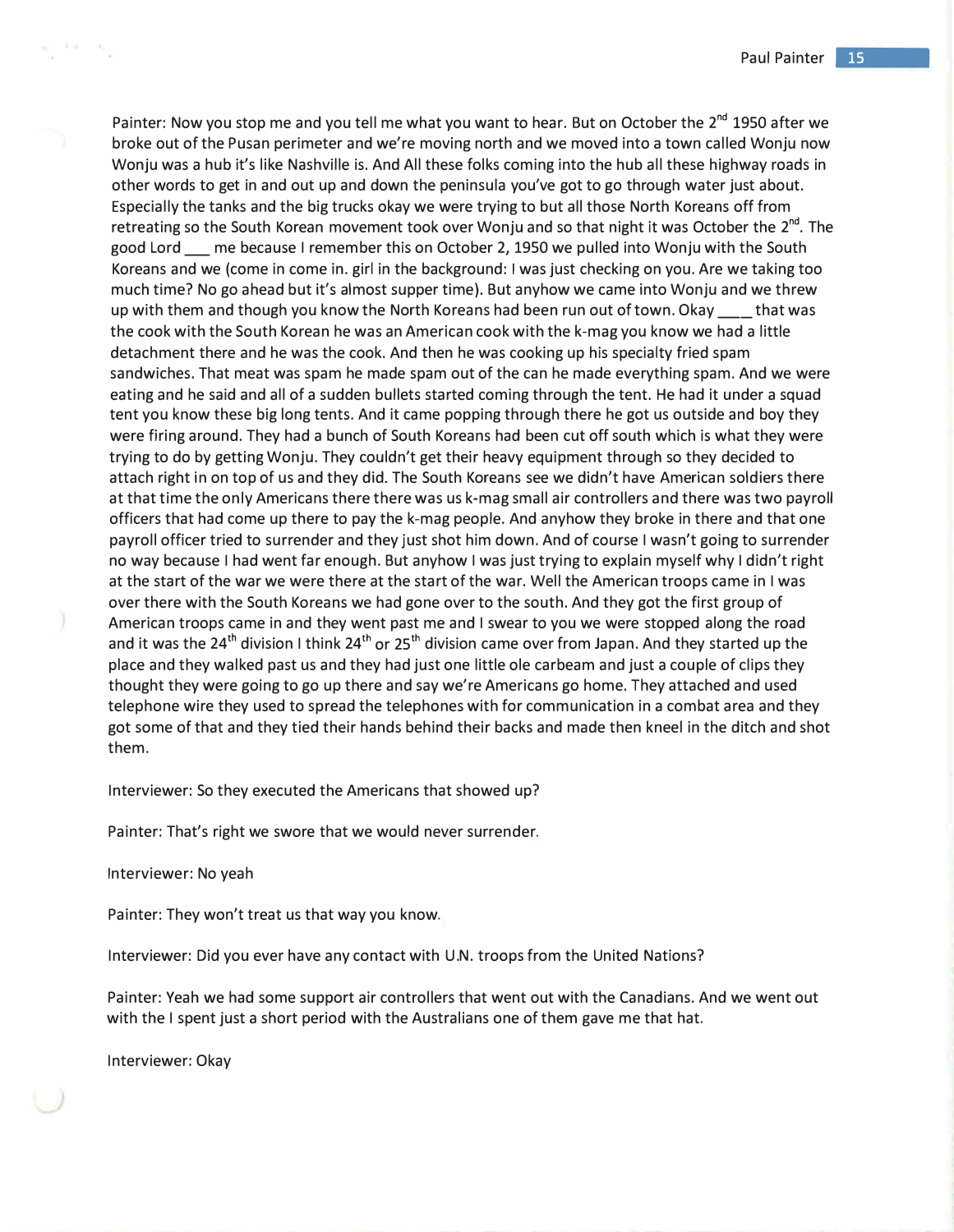Painter: That's an Australian he and I became pretty good buddies he was a sergeant in Australia and I was a sergeant and we got to talking. He was a boy he was a real humdinger he was something else. But anyhow but there was that payroll officers they got killed and then you just didn't surrender to those people.

Interviewer: Did you have anything to do with the Inchon landing?

Painter: No not exactly I was coming up from south see from Pusan and then Inchon landing came in behind it. And then we finally met with them.

Interviewer: So you were the southern group that was going up to meet them?

Painter: Right

#### Interviewer: Okay

Painter: And they were and finally ended up in Sole and there was an airfield over there. Then where I came in with the 187<sup>th</sup> airborne at they decided what they had to do see that was in October well it was the last part of September October coming up there. And the 187<sup>th</sup> airborne got there and they kept them where there had been an airbase you know and they got there and they asked us they wanted us to volunteer when they said they would make the combat jump. They said when you did that you were on your way home. So I did I volunteered I went with them and I made the combat jump with them.

Interviewer: What was that like preparing for the combat jump?

Painter: Well we had they sent us to Japan on \_\_ to

Interviewer: So you from Korea when you volunteered for the 187<sup>th</sup> they sent you back to Japan?

Painter: Yeah to take training.

Interviewer: Okay

Painter: And we had to go through jump training and they gave it to us there and they gave us the standard five jumps the last one being loaded with equipment. And then came back and made the jump us to Sujon that's where it was \_\_\_\_ I went for one at \_\_\_\_ and we made the jump. And quite frankly it was sort of uneventful for me. You know you did everything since then with those South Koreans.

Interviewer: Jumping out a plane was nothing by that time.

Painter: Those South Koreans they were something else. And yeah they so they became yeah they were just so I made the jump at \_\_\_ area. And then we took we came on back and took Pusan.

Interviewer: So after you went to Japan and came back is when you did the Pusan perimeter.

Painter: Did that that was October the 20, 1950 October the 20<sup>th</sup> 1950. And we jumped at  $\Box$  and that's when we made our jump.

*)* Interviewer: Okay did you have any encounters with Douglas McArthur?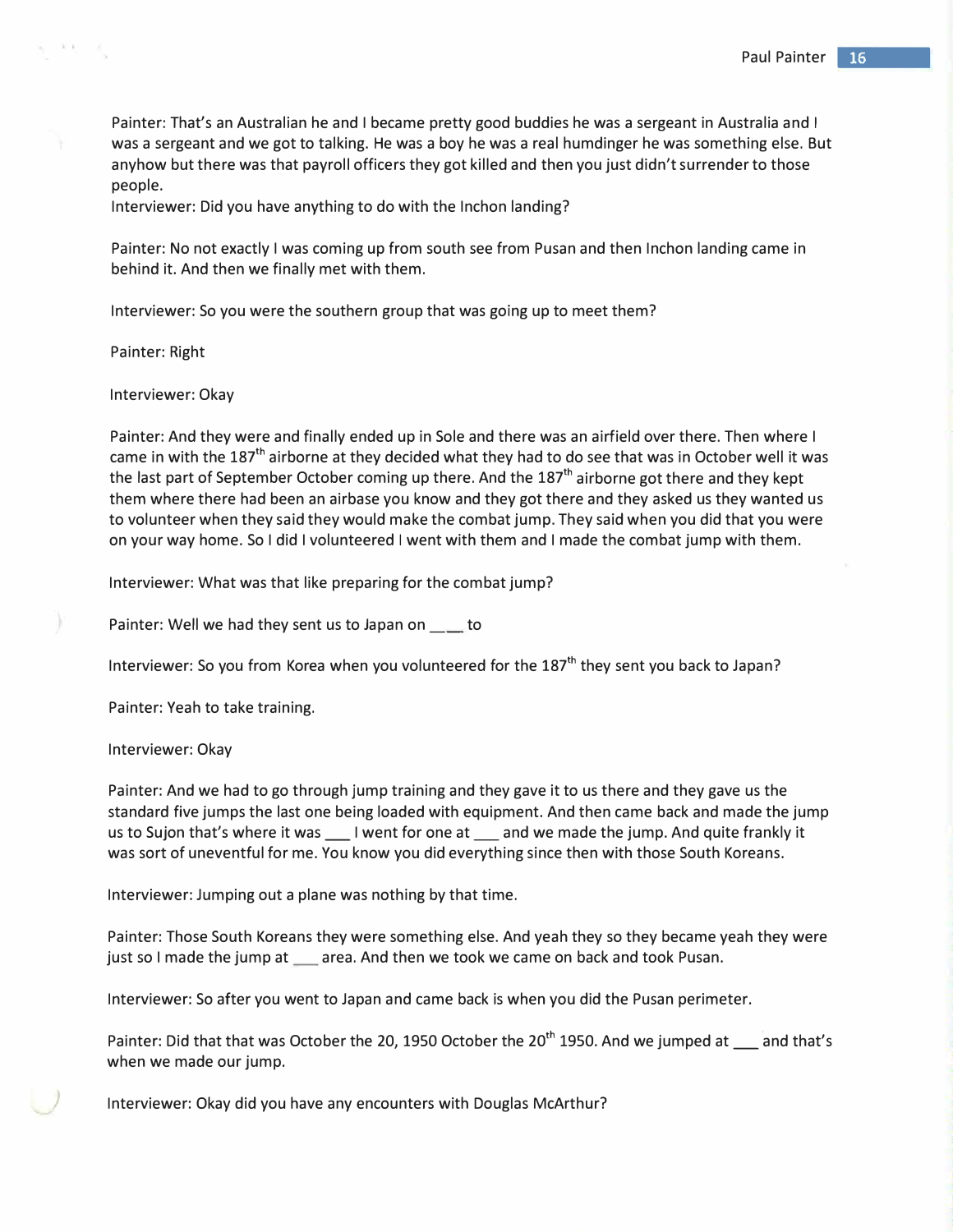Painter: No the only thing well we ended up with a fight there along the Sole around the Con River with is right across the river from Sole. And I was dug in there was a self-propelled gun that's a big gun like a tank gun on a trench like a tank and it can move its self-propelled in other words it's a big one. And they were shooting at us and we dug in on this I've got a picture of that I've got a lot of pictures of this and I'll tell you I had a little now this believe it or not. Now these are not this is after I got back to the states this was taken in 1995 but these other's I've been showing you like down here

Interviewer: Some of these ones in the front.

Painter: Yeah okay here's where we dug see right here.

#### Interviewer: Yeah

Painter: Okay we got dug out under there. Now there's ole pilots see they were bringing these fighter pilots out from various fighter squadrons to go out with us. And they really went along for the ride they didn't know what we were doing but anyhow we had pilots and he had been a World War II pilot and he'd gotten out you know and he had a real good job as a water softener salesman.

#### Interviewer: Okay

Painter: And he was doing but he stayed in the reserves.

Interviewer: So they called him up?

Painter: They called him up so there he was. And these are South Koreans but they got on Chinese uniforms which was the enemy by then. They see there and they've got that star that's the communist star there.

Interviewer: Did you have any encounters with the Chinese military?

Painter: Oh yeah but and these see we drove all the way up in well in an area and the Chinese came. The Chinese were around but these were Koreans South Koreans. But finally I'll mention that in a minute where we went but we thought these were they were Chinese we were picking up right here but they was Koreans that's before we got in the big with them. We thought we were picking up Chinese but anyhow what happened was I was down there they were firing that self-propelled gun was coming right over top boom hitting all around us. So we were down in a hole so I raised up they got the self-propelled gun up a little bit and I raised up to see and I saw these guys with these Chinese uniforms coming along coming around. And what had happened see the South Koreans had been were there before and this other side what it is is the other South Korean outfit replaced them. You know how they replace people on the line and they replaced them. But they didn't tell us they were wearing Chinese uniforms and stuff and it was getting cold in the winter see at that time. And so they put on heavy clothes and I mean Chinese clothes was here they had this quilted stuff. So the South Koreans didn't have all that so they put on their clothes and they were coming around there and I raised up and saw them. And I says I said told them \_\_\_\_\_\_I think we're being surrounded and cut off here. I says I think we've had it I think we're gone. And \_\_ raised up and he stepped back down and he said I think you're right. So we pulled out our 45s put a shell in the chamber he said well they ain't going to take me alive said I'll I agree with you. So we sat finally this dog on old Korean came up he was wearing one of these uniforms we didn't see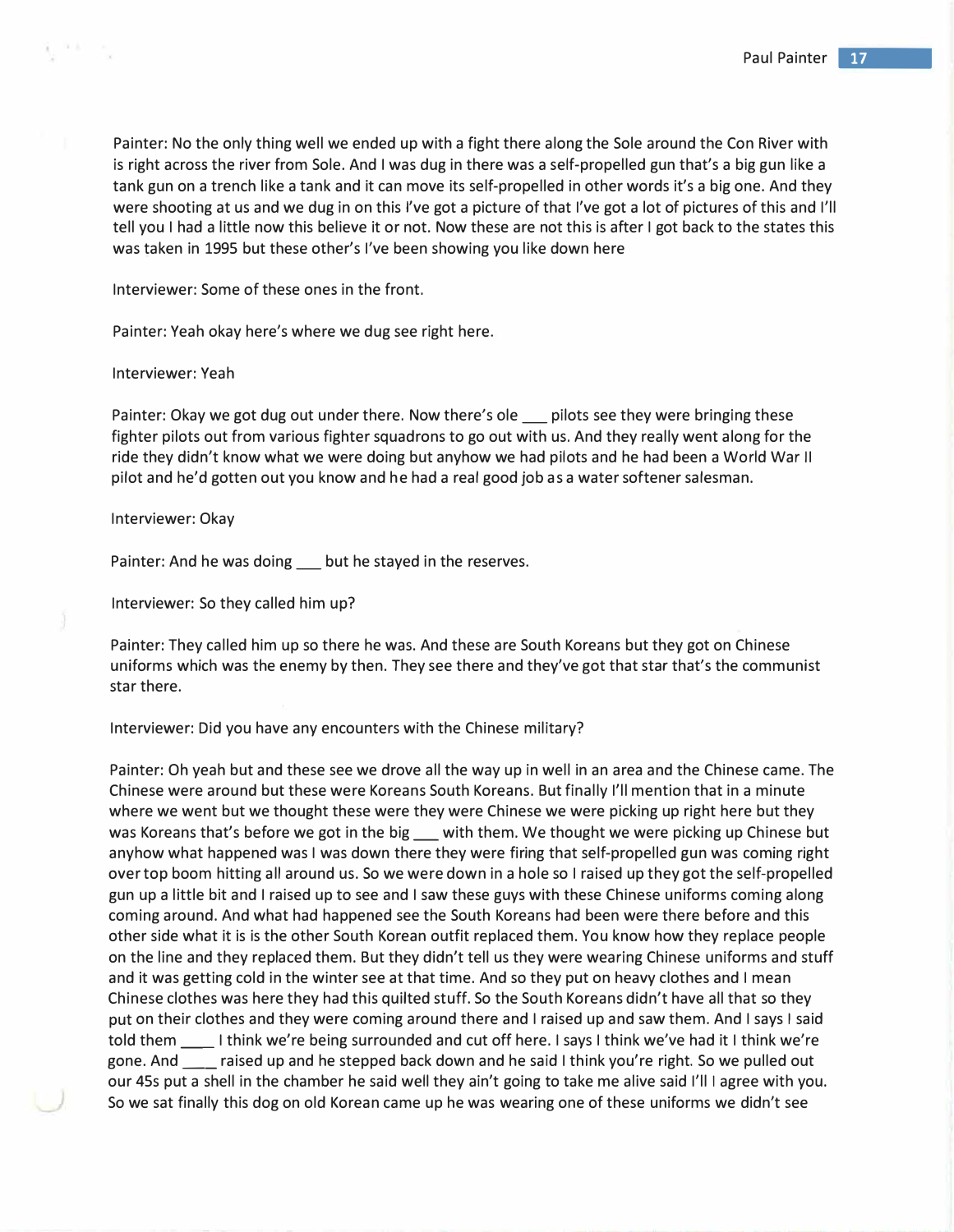him he came up and he didn't have any teeth had one tooth here and one tooth here. And which all of those Koreans seemed like they did and but anyhow he came up and looked over that hole and we said uh oh. And all of a sudden he went (smiled and waved) and we realized he was South Korean. But he just went eeee and we shoo.

Interviewer: That was calling it close right there.

Painter: Yeah but anyhow that was now I've probably gotten into too much is that the kind of stuff you wanted?

Interviewer: Yeah you served on into 51 and 52 or in

Painter: Yeah I was still there in 51.

Interviewer: Okay that was your last year there?

Painter: Well I didn't complete a whole year the thing is in 1951 in here hand me that other stuff I've got here. Otherwise before I came back here before I got out of there I was sent over to the marines ran into a place called \_\_ reservoir.

Interviewer: Okay

n a

Painter: And the marines were they were in that place over there and we were sent in there and we got cut off up there in that reservoir too. And its part of an army outfit got cut off in there and anyhow there's the \_\_ reservoir. I belong to that organization called the chosen few get my little thing.

Interviewer: Now you were talking about you know worrying about being.

Painter: Did you ever hear of the \_\_\_\_\_\_\_\_ reservoir?

Interviewer: No I have not.

Painter: That was we were surrounded by this is one thing that boy this means more to me than anything. That's it if you are copying it down.

Interviewer: Yeah I was just writing down the name of it the chosen few fraternity.

Painter: Okay well alright I don't mind I don't promote it as far as but it doesn't bother me. Why I mention it is what I want to say is it's not something I treat lightly.

Interviewer: No it's a point of pride.

Painter: Right this is what I treat lightly you can quote it and everything else. What I'm saying is I wouldn't what am I saying I don't know what I'm saying. Use it anyway you want to. No you know what I'm talking about.

Interviewer: Yeah it's not something you take lightly.

Painter: That's right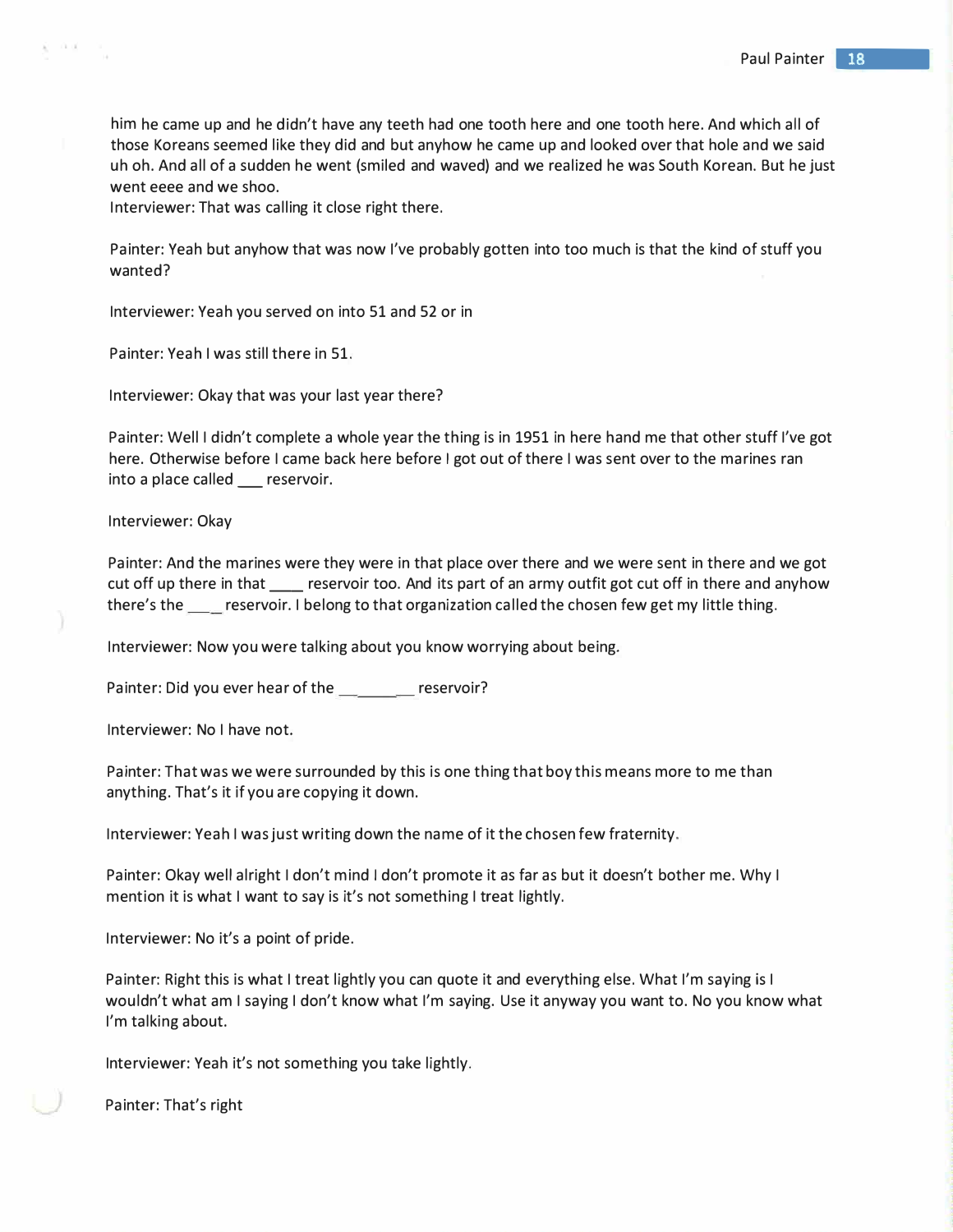Interviewer: You hold that in high regard.

101.04

Painter: This is the most sacred thing I have in my life. This I mean we were trapped up there see I belong to the association and there's what it looked like 30 to 40 below zero.

Interviewer: Was that when you got the frost bite?

Painter: Yes exactly that's when I got the frost bite. Did you read the fact sheet?

Interviewer: No I didn't. So is this where you encountered the Chinese during this?

Painter: Yeah oh yeah see we had been picking up Chinese over from that Choan. Now I had one of the guys that see I had we were a team and I was in charge of the team that was going on that. And I had some other guys working you know under me you know. And they had been running into Chinese what the interpreter said was running into them all along the way and that they. And back at the rear we sent word back to Tokyo we were running into Chinese. See we defeated the Chinese the Korean Army we destroyed them down at South Korea. After that jump at Choan and trapped them up there and we destroyed them.

Interviewer: They were pretty much demoralized by that point.

Painter: They were gone. Here's what they were using troops after that. Look at those guys the guys up there at the top those new guys.

Interviewer: So that was the new North Korean Army was basically children?

Painter: Yeah they were children yeah you saw them there. That old guy that was standing he was an enemy soldier.

Woman in the background: I don't mean to interrupt but I'm about to head out. Do you need anything?

Interviewer: No I'm okay.

Painter: Let me just show you one picture if I could then I'll be quite. Wonju was a big city I told you about it was a big hub you know.

Interviewer: Yes

Painter: It had a big hospital there and a big university there was a university there and everything big. We had a big big battle over Wonju last time when we got run out of there. And here is what Wonju looked like that was about what was standing.

# Interviewer: Wow

Painter: Now Wonju's grown back now they say over the years. Had a buddy that was on the city council there in Roanoke Virginia and Roanoke is a sister study a sister city to Wonju.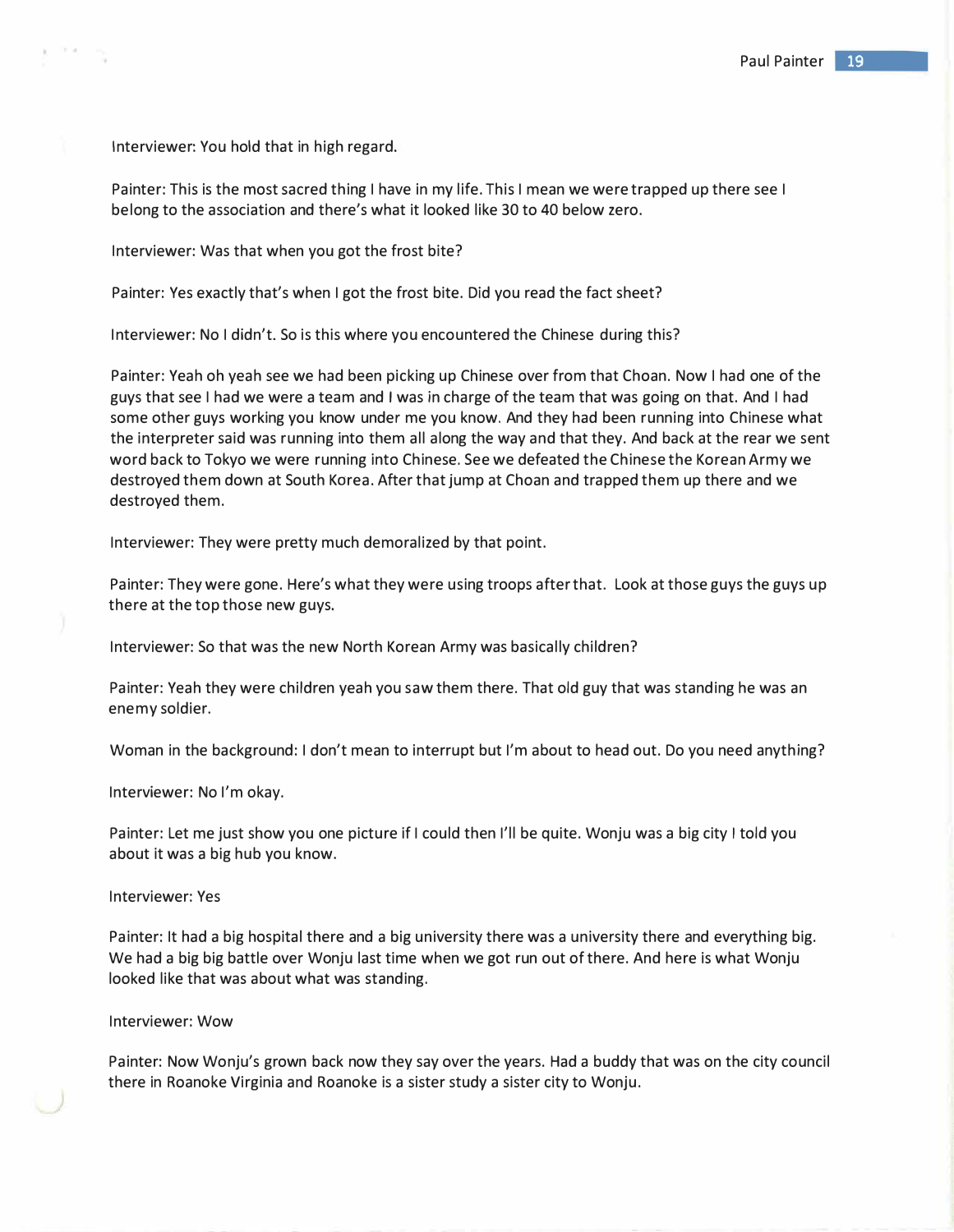# Interviewer: Okay

I '

Painter: They are sister cities and they invited him and all the city councilmen over there. And he said it's grown back now it's got the hospital back and the university back and everything they built back up. But now that's what happens to a big beautiful city that's it loot it that's all I turned around we were retreating out of there see. The Chinese had come in and they drove us you know they first encountered us up there at the Choan Reservoir and then they drove us out and we were retreating south.

Interviewer: Tell me a little about the Choan Reservoir what actually happened there.

Painter: Well we were moving what happened now see I was over there near Sole not Sole but that's what say you know forgive me when \_\_\_\_ and kept in North Korea. And I was over there after we made that parachute jump and we took that. And for all practical purposes the war was over so they were getting ready to go back to maybe back to Japan even or something. So anyway what happened was we were there we saw that it was about over with and then they kept going up in, the Chinese as I understand it now, said they wanted McArthur not to go past a certain place to get see \_\_\_\_ was right there. They said do not drive to the Alou River. The Alou River was right there that separates \_\_\_ from Korea.

Interviewer: Yeah because China was scared that we were just going to keep going and invade China.

# Painter: Right

Interviewer: Which with McArthur at the helm is quite possible.

Painter: Yeah he was going to go on yeah. And so he got right up there next to the Alou River and the Choan Reservoir was just above the Alou River up there. And he got up there and of course the Chinese came in. And a lot of us were up there on that Choan Reservoir and it seemed like all the Chinese in the world.

Interviewer: Do you regard them as better fighters than the North Koreans?

Painter: Well no I don't say they were better than the North Koreans necessarily but of course they had more men.

Interviewer: Yeah the sheer quantity of

Painter: The sheer quantity but they had been fighting in that war against Shang Hi \_\_\_ so they were veterans of that. You remember in the late 40s they had you know they had been taking over China.

Interviewer: Yeah and they had been fighting the Japanese in the 30s.

Painter: Yeah they had been fighting the Japanese and those and the communist. I mean they were the communist they were fighting Shang Hi \_\_\_\_.

Interviewer: Now you had talked a little bit about the fear of capture did you guys ever talk about like the I guess just talk about the brainwashing tactics? Was there any kind of fear of being captured and what would happen?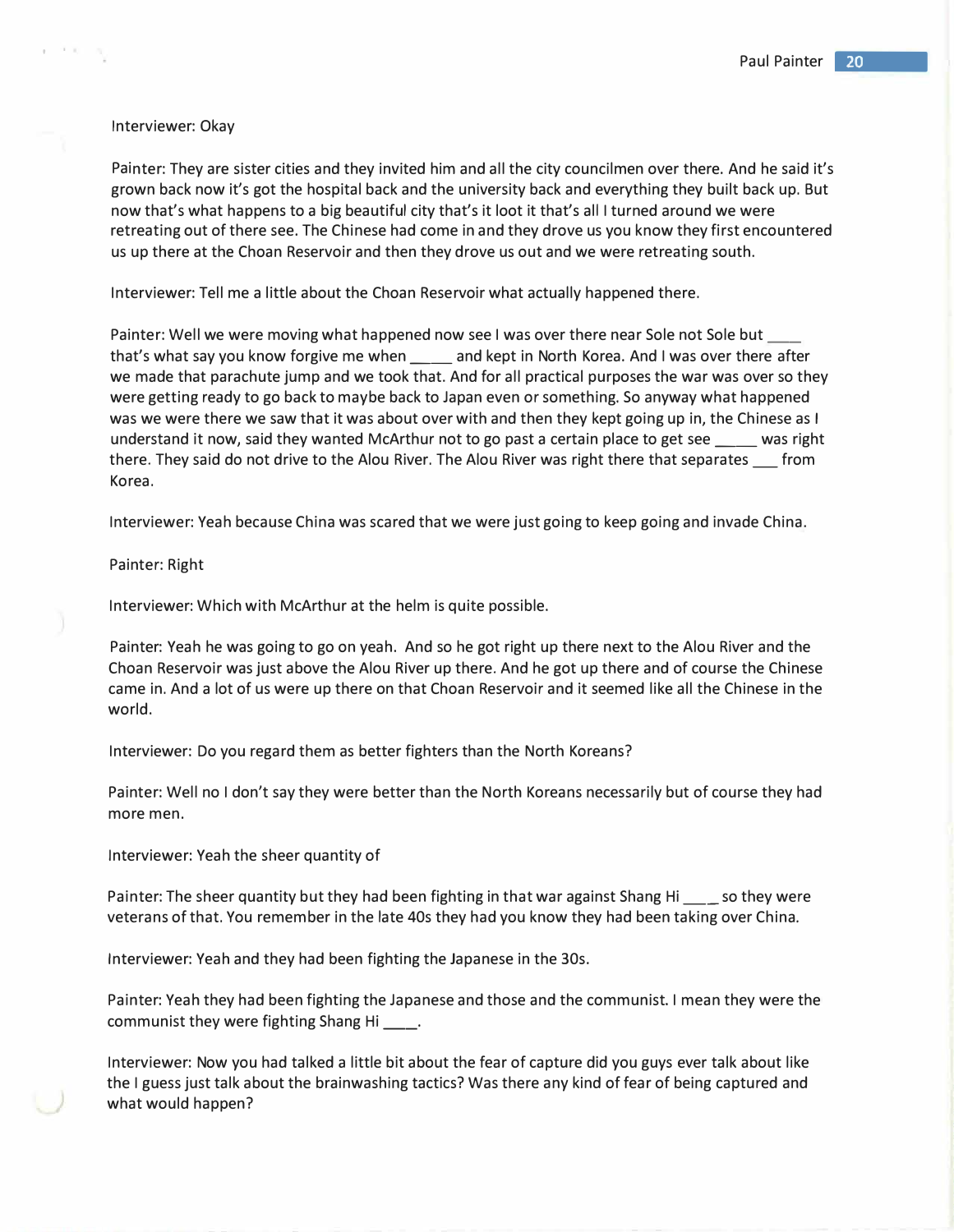Painter: No I never was captured. There was one thing, do you have that surrender leaflet (talking to a woman in the background)?

Woman in the background: I don't know where it is.

Painter: Okay see if you see it, it might be in that. But we were at the Choan Reservoir an airplane flew over one night and dropped surrender leaflets from the Chinese.

Interviewer: Do teach you how to surrender?

Painter: Yeah how to surrender right. It says you know everything is good and see it was cold. Good gosh it was 35 to 40 degrees below zero I mean it was cold. An oh incidentally I'll show you there as our team there. That's me standing with the pistol. The reason see they paid their guns over to the side but I couldn't. You know why?

Interviewer: Why is that?

前下手

Painter: Regulation I was carrying secret information I had the ID codes.

Interviewer: Yeah because you were the radio transmitter for the airstrikes.

Painter: Right so I was required. That was taken back at the rear when we went back to get supplies and everything and I picked up the decodes for a certain period of time there. And I had to sleep with a 45.

Interviewer: So you really were not going to get captured.

Painter: No, I was not going to get captured. They didn't want me to get captured no. So anyhow

Interviewer: Did you guys ever have any issues getting supplies in the cold? Like did you have issues getting your warmer clothes?

Painter: Oh yeah now when we were at the Choan Reservoir we didn't have warm enough clothes. That's why we had did you ever read that thing down below there it says about it gives a short synopsis of it?

Woman in the background: It's on the let's see you can have one of these.

Painter: That back sheet gives it maybe.

Woman in the background: Here it is daddy.

Painter: Yeah there's a little thing here that tells. That's just my ID thing up there at the top.

Interviewer: Did you have any issues with gun malfunctions at that cold of temperature?

Painter: Huh what's that?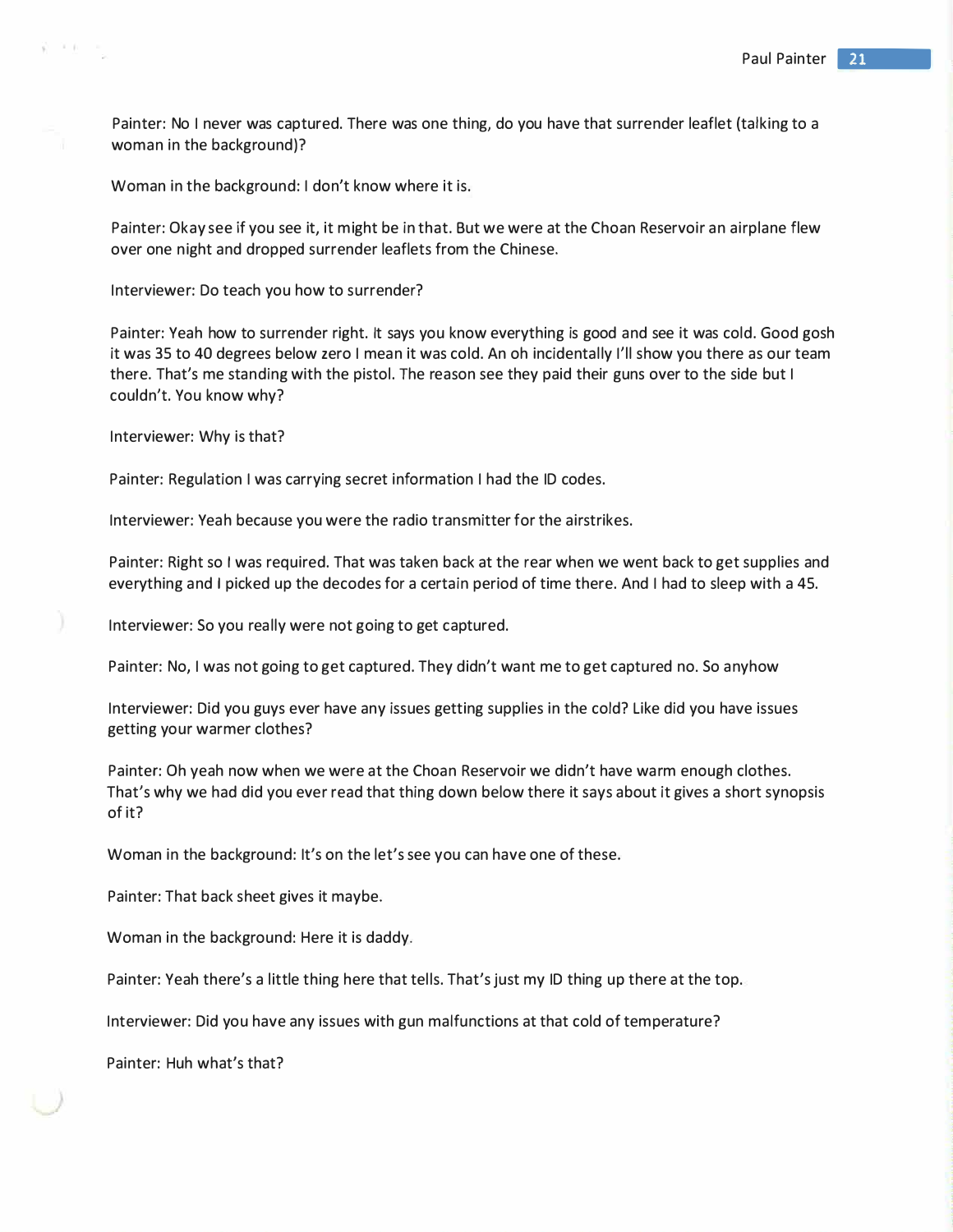Interviewer: Did you have any gun malfunctions with the temperature being that cold? Did your barrel of your guns freeze up?

Painter: Yeah no I didn't have but if you get to shooting it real fast it gets warm you know.

Interviewer: Yeah it heats back up.

Painter: It heats back up. But I think some of those guys with the rifles there of course my shooting was really defense. They kept telling us they said now your job us up there to direct airstrikes. Said now you've got your guns if you get in a real tough fire fight you defend yourself. But don't you go out looking for something to be a hero with see. Your job which we were. Yeah there here's the front of it.

Interviewer: So this is the leaflet they dropped?

Painter: They dropped this when we were at the Choan Reservoir. I kept that.

Interviewer: So basically if you kept this on you it was your to prevent your death.

Painter: You could give it to yeah sure you could.

Interviewer: Well the Chinese at that point the Chinese were capturing people instead of killing them because it was bargaining power.

Painter: Yeah

ý, ir ji

Interviewer: So you I mean it might have worked but I wouldn't have chanced it myself.

Painter: No no I wasn't going to either. Now it was now they no I said I will not be shot down like a dog. Now this is one thing that I will show you that's caused me much constellation and I've got it there but I won't ask you to dig for that but take my word she saved it. I got back in the states and there were lots of thing see it lists I'll show on the. See the lost \_\_\_ in there you was the thing that says TKIA they listed as KIA. What happened that was up there in Wonju not Wonju oh what you call the reservoir Choan Reservoir. I'm getting bad her now. Choan Reservoir that in the Choan Reservoir. That's an article put in the paper when they went into Afghanistan the first people in there look it says a special operation. Then look on his vest top pocket there it says U.S. Air

# Interviewer: U.S. Air Force

Painter: Right it's a special operations division of the military. It's got Navy Seals, Army Special Forces, and Air Force they call it the Air Force Commandos. And they make up that and it's right out her at Fort Campbell that's where the headquarters are. And they are talking about it now they used to try to keep everything a secret out there. But let me see it's got a picture in it. While they was out there dedicating that thing?

Woman in the background: Yeah it's probably in that book. Where's the photograph book?

Interviewer: It's right here.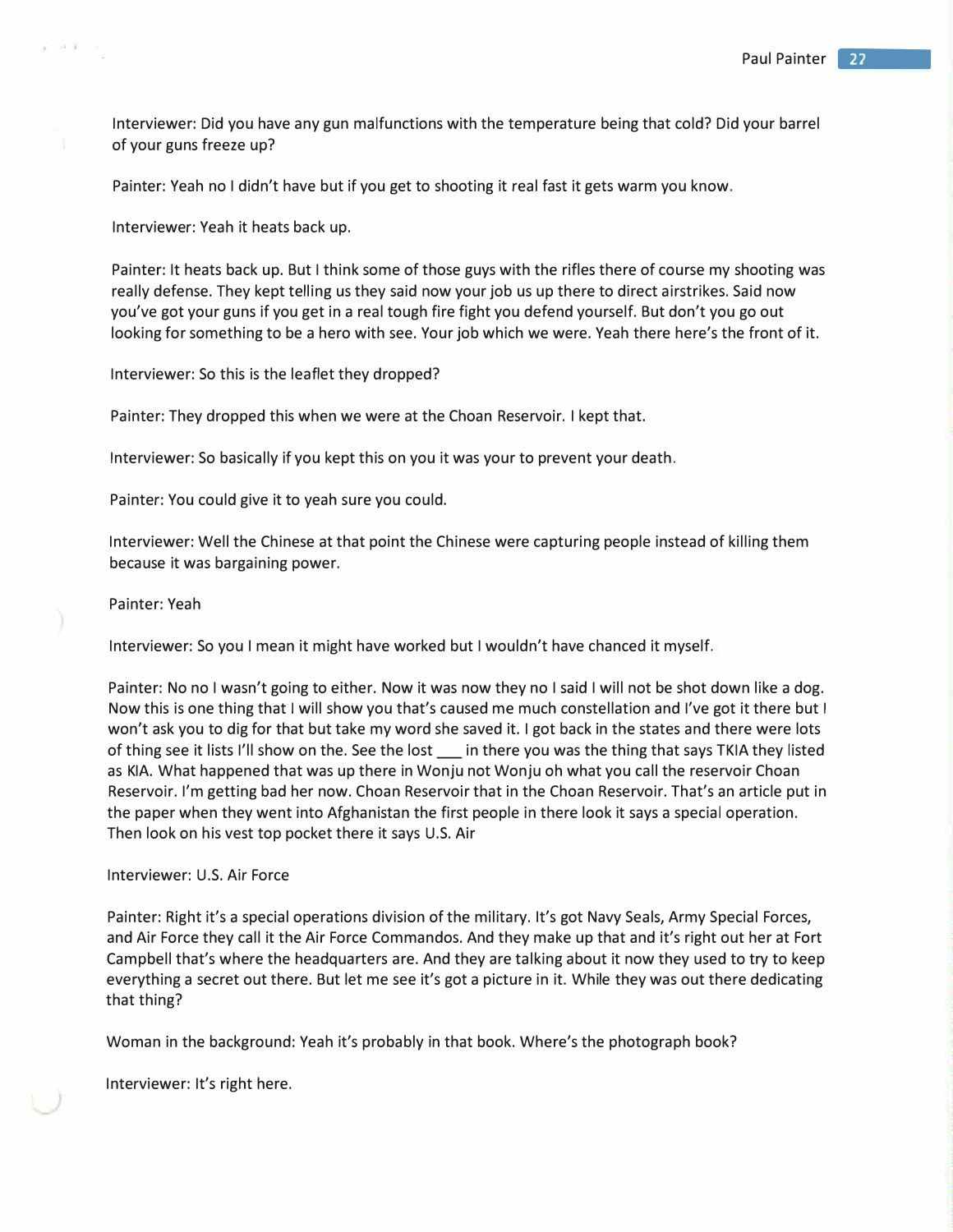Woman in the background: Okay here you go daddy it's in there.

 $\pm$   $\rightarrow$ 

Interviewer: Now while you were in the Choan Reservoir overtime did your did supplies improve like how fast you got things?

Painter: Well we had, and that's one thing I did while I was in the Choan Reservoir I was directing the transport they made the air drops to us.

Interviewer: Okay so not only were you in charge of the attacks you were pretty much the flight controller over your area.

Painter: Right I was the flight controller. They called it a forward air controller that's what we were we were forward.

Interviewer: Supplies and bombs it didn't matter what they were dropping you were in charge of it.

Painter: We were in charge and that was our job. And so we got yeah we got aerial drops there at Choan. You know what's real interesting you what me to tell you another story or things that happened? It was two of us that grew up together a man by the name of Howard Munser and he and I were just well like I said my sister was gone in the navy a nurse for them. And I was the only child at home and Howard was an only child his two brothers were in the army. And we became brothers because we came from were in that part of Virginia you know everybody well let me give you an example. One time I was unloading some fertilizer at the Co-op there and this one kid came up and started na na na and I told him to keep his mouth shut and he just kept talking so I got out and punched him in the nose. Well he got a bloody nose and he went home and got his big brother see who was about your size and I'm about that size well I was bigger than that but you know. I certainly wasn't that big and so his brother came back. So Howard and I used to always stay together we were the big brother because we didn't have a big brother and everybody around there had a big brother. So Howard and I just became real close friends and so anyhow we were going in the military and we both went through that pilots training and everything. And so we were going to go in and do that you know and when he found out they were going to close the pilots training he wanted to get out and join the army he wanted to just join the army so. He went ahead because he said he just see the draft was on if would have just gotten out walked out we could have been

Interviewer: You could have been drafted right back in.

Painter: And the Army didn't require but just a short you know. And so he said I'm just going to get out and join the army. I said okay said you'll be up there on the front line I'm in Korea and I'm up there on the front lines I mean I'm up there and I get a letter from my mother and she told me Howard's in the 3<sup>rd</sup> division 7<sup>th</sup> regiment of the 3<sup>rd</sup> division over there if you run into him. And I turned to Pappy Pendergrass and I said you know aren't the 3<sup>rd</sup> division 7<sup>th</sup> regiment aren't they on our right parallel plat? And he said yeah I said I think I've got a buddy over there I said I'm going over there. So he said take that personnel jeep and run over there so I took off and went over there found my way up there. And I went to the command post it was in a little ole Korean house up there. So I went up there and there was this lieutenant real nice lieutenant in charge and I worked my way down from regiment you know and I got to him. And he said yeah Howards up there on the listening post and that's right on the front that's right up there. And he says and he told me how to get up there so meanwhile before I left we were at Ming Wong Po at the time a place called . And so they had a brewery there and it had been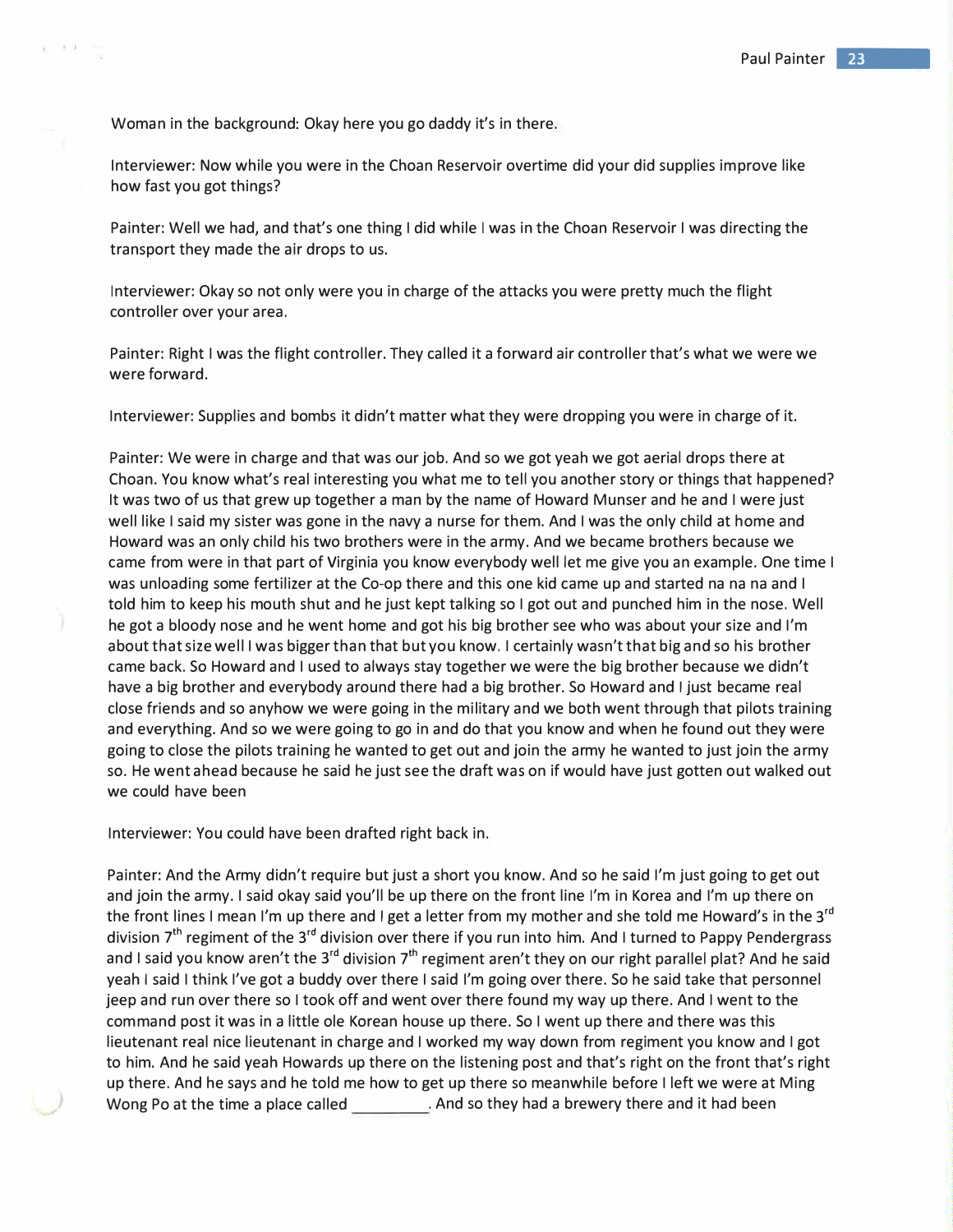bombed out but there was one big bath that was still full it was still good. So out went the water can into the beer. And I go toting that big five gallon water can up there with that beer in it and I said Howard we're gonna have a drink. So we did I swear we did we did. And he was sitting up there sort of close but both of us had reached the point we didn't think we were going home anyhow. You know we'd been in and he'd been up there and the  $3^{rd}$  division had been through several things but we had reached that point. But anyhow we had some beer and I thought it was a funny thing he went in the army I went in the air force and there we are up on the front line.

Interviewer: In the same place.

Painter: How did this happen. And that's why I get so cotton picking mad at people when they say were you in there and I say yeah they say oh well you had it made you just had to fly over. They never heard of a forward air controller.

Interviewer: When you look back on your time in Korea what's the first thing that comes to mind?

Painter: The first thing?

#### Interviewer: Uh huh

Painter: Well one thing is this there is two instances that happened. And I'll show you a picture of one I took pictures of everything. One was when we had taken Sole and there was street fighting and everything going on in Sole you know. And that's the worst kind of fighting in the street around houses and everything. And we were coming up I had a guy with me we were in the jeep and we pulled up and we were going to go up and see if they needed airstrikes. And anyhow we pulled up in the gulley and we stopped because there was shooting back and forth I mean there was our guys on one side and their guys side the enemy and they were firing they had a good crossfire going I mean they were good at that. So we weren't going to bust in the middle of that. Anyhow we were sitting there we were back where we were sitting in a pretty safe position you know we weren't in the line of fire there. But we didn't want to pull out we'd be right in the middle of the line of fire. And so anyhow we sat there and this little kid about yea big, excuse me that's when it gets terrible.

Interviewer: That's okay

Painter: This little kid about you know you ever read peanuts?

# Interviewer: Uh huh

Painter: About you know the one with the little short pants little legs and there he cuts across there with his little legs. And what had happened one of our people had pulled off a trailer a jeep trailer you know a little jeep trailer with it was loaded with sea rations you know that's what we ate all the time you know up on the front. And they parked that trailer over that way and got out of it I guess when the fighting stated or something they I don't know but anyhow it was sitting there. Anyway he ran over there and he was running back and I guess it was his mother there was a lady standing over there hollering at him and his little legs was just boom boom boom as fast as they could go. And he got about part of the way across and barn a machine gun bullet caught him flipped him over and killed him. And I thought and I think to this day all he wanted was something to eat. You know now that's the part they don't show this back over here on television. Maybe if they showed some of that stuff back here you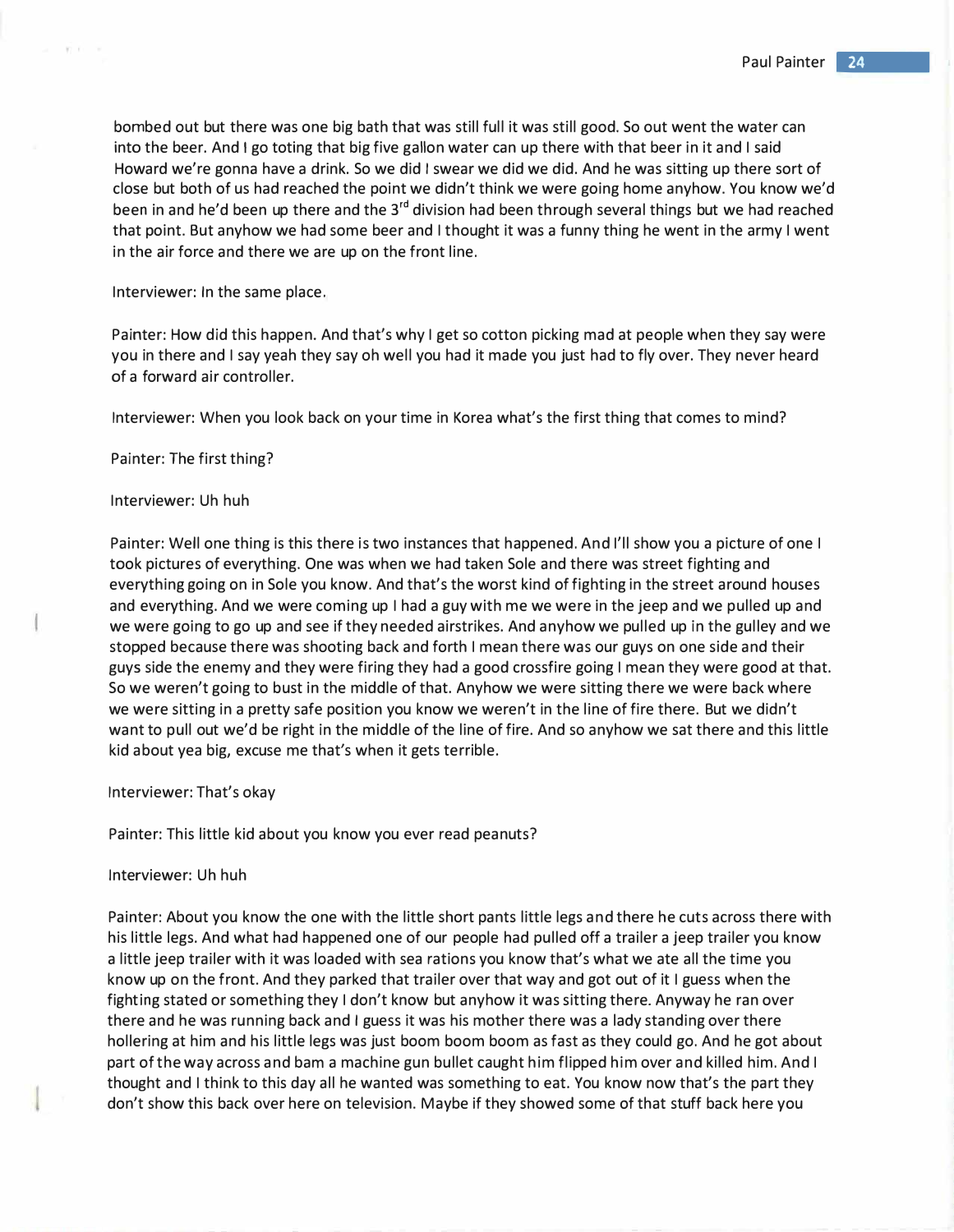wouldn't have that everybody so happy let's go get them you know what I mean. I'm sorry but it comes you asked me something and I told you. I feel I had to tell people.

Interviewer: It's very important you know because that's the truisms of war is that people die and sometimes it's not the enemy you know it's a hungry kid.

Painter: Right and that little kid that's all he wanted.

Interviewer: And it's just sad that was the environment he had to go get the food in.

Painter: Yeah I guess that's why I don't' know but it hits me. I don't know why I break up like that but every time I talk about that I can see a picture of that kid.

Interviewer: Yeah you relive it every time.

Painter: Just wanted something to eat. And I think every time we sit down and enjoy a good meal every time I enjoy a good meal I start thinking about it. He just wanted something to eat not anything I know it sound silly what I'm saying but that is so simple for us to go we'll go out here after a while and get something to eat get whatever we want. But that little kid paid with his life.

## Interviewer: To try to eat.

. '

Painter: Trying to eat and that's something that maybe we should you know just something ain't right about it that's all just ain't right. But the only thing and I know this is a terrible thing is church and I've got a picture of that brought it back. I won't show him that he won't like to see that. It's a little church and the enemy packed the people in anyhow they put all the congregation inside and we got into a big fight over it and the conflict was who had some of them. So we captured the enemy and they said it was destroyed. Yeah I snapped that see that those are bodies up there (showing a picture) in that church can you see them?

# Interviewer: Uh huh so that's where they burned the church down?

Painter: Yeah you see the heads popping open see the heads. There was a dispute of it some people told us that some civilians there told us that the enemy put them in there, locked them in and they set fire to it. But the enemy tried to tell us that our airplanes did it. Don't misunderstand I'm not feeling sorry for you know I'm not feeling sorry for myself. But you know that's just what happens.

Interviewer: Either way whether we did it or they did it it still happened.

Interviewer: It's the same result. But I kept that over the years and just I don't know but somebody says boy wasn't that war great I maybe I don't know I just hate to see that. You see people well I don't know you remember in Gone with the Wind Ashley said he stood up and he says everybody was wanting to go to war you know. And I remember he stood up and he said well most of the miseries of the war are caused by war and when they are over with you don't know how they began. I and when I see China and Japan right after World War II I went over there in 1948 and traveling there and after having seen and hating those Japanese and thinking you know seeing all those terrible movies that them. Which I believe it's designed to get us that way but anyhow after seeing that and then meeting now I wasn't married at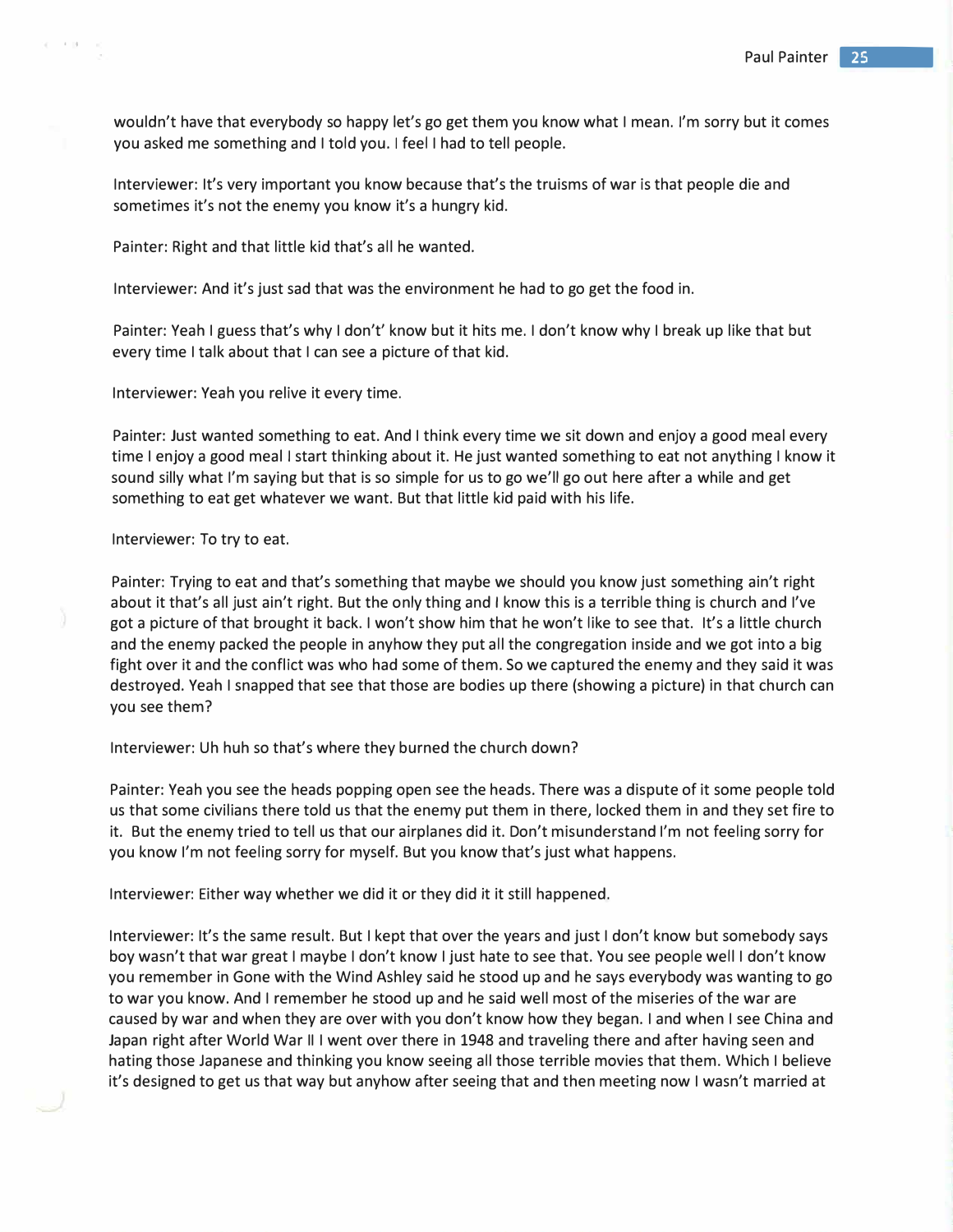the time and I met a nice girl over there was her name. And she sort of just showed me around the town showed me the city and it wasn't even a city it was just mostly big holes.

Interviewer: Did you ever go to Hiroshima or Nagasaki?

Painter: Did I ever visit there?

Interviewer: Uh huh

Painter: No I didn't no it didn't work well I was there in Japan and then the war broke out you know.

Interviewer: And then you were shipped right away.

Painter: Well I was shipped yeah well I got there in the last part of 48 and the war broke out in SO in June of 50. So I was really just busy I never did have a chance to you know I wasn't taking a lot of leave over there because I wanted to save it up and get it at home you know.

Interviewer: I don't blame you there. You know you could accumulate all your hours all your leave days and then if you want to you can take what you call terminal leave for all of it and get out early. So that's what I was doing so I didn't go down there and there was no occasion to be sent down there. But I talked to some of my buddies that went down there and they said it was you know it was because that was just shortly after the bomb was dropped. But they saw that stuff but I saw enough of it in Japan oh it was

Interviewer: It wasn't just those two cities it was everywhere.

Painter: Huh

Interviewer: I said it wasn't just those two cities that were devastated it was everywhere.

Painter: It was everywhere well \_\_\_\_\_\_\_ see was a big industrial town it was one of the big towns there and oh they just like said airplane airplane. She said she'd go out and everything they just covered the sky.

Interviewer: Well if you don't have anything else to add I think I'm going to go ahead and

Painter: Well do you have anything else did I cover everything

Interviewer: No you did great

Painter: I'm sorry but I let sometimes the things well let's face it it's a big thing in my life.

Interviewer: Well if something means something to you chances are it's going to mean something for our project. And that's really the ultimate goal is to record your personal experience and so if you feel it's valid then I'm not going to stop you.

Painter: Well I hope I did. I'll leave you with a good funny story.